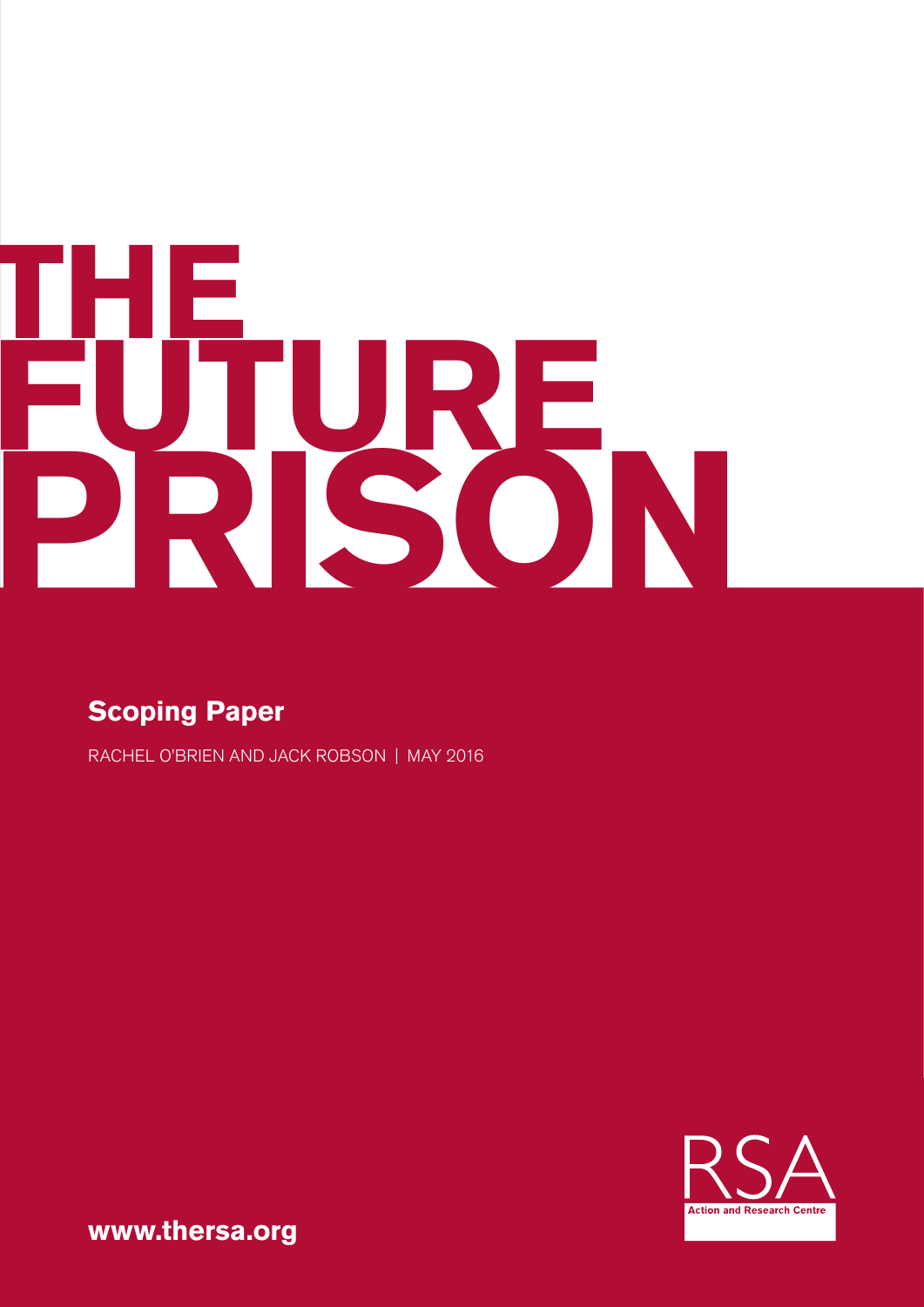# **Contents**

| <b>About Us</b>           |                                            | $\overline{2}$ |
|---------------------------|--------------------------------------------|----------------|
| Preface                   |                                            | 3              |
| The Future Prison Project |                                            | 5              |
| The Policy Context        |                                            | 8              |
| Our Approach              |                                            | 11             |
| Key Themes                |                                            | 14             |
| 1                         | <b>Risk and Rehabilitation</b>             | 14             |
| 2                         | Leadership, Autonomy and Devolution        | 17             |
| 3                         | <b>Education and Employment</b>            | 21             |
| 4                         | <b>Health and Wellbeing</b>                | 24             |
| 5                         | The Rehabilitative Workforce               | 27             |
| 6                         | Service Users and Participation            | 30             |
| 7                         | <b>Cross Cutting Themes and Next Steps</b> | 34             |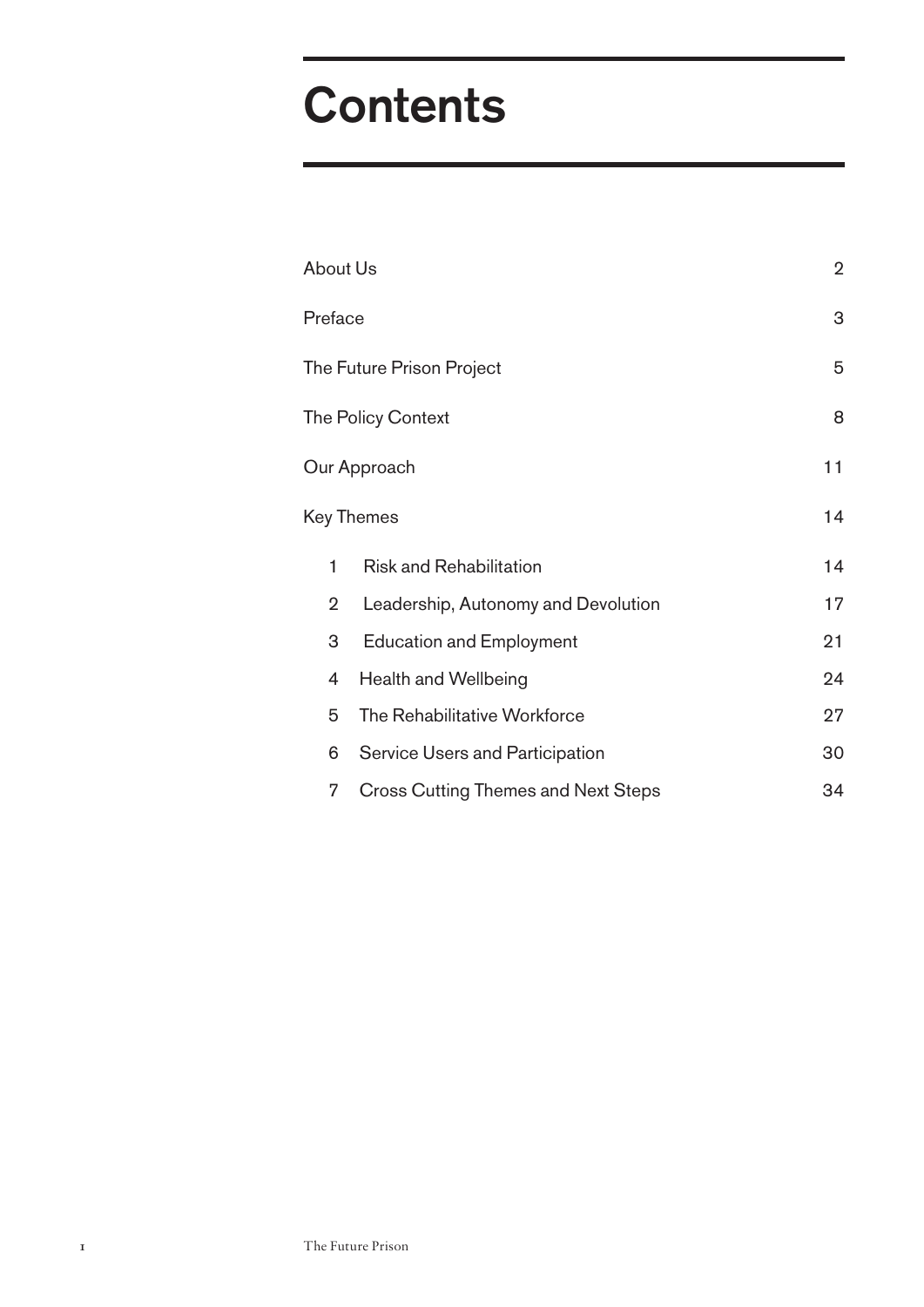# About Us

The RSA aims to enrich society through ideas and action. We believe that all human beings have creative capacities that can be mobilised to deliver a 21st century enlightenment. We work to bring about the conditions for this change, not just amongst our diverse Fellowship, but also in institutions and communities. Our work ranges from the future of our cities and communities, to education, moving towards a more creative economy and the redesign of public services.

Transitions Spaces is a community interest company that works with prisons and wider services to strengthen rehabilitation. Its focus is on facilitating practical change, co-producing quality innovations with service users and staff, and influencing policy through this process.

For further information please visit: www.thersa.org/action-and-research/ rsa-projects/public-services-and-communities-folder/future-prison. Or contact Jack: 0207 451 6832/ jack.robson@rsa.org.uk or Rachel on 07801 106920/ racobrien@googlemail.com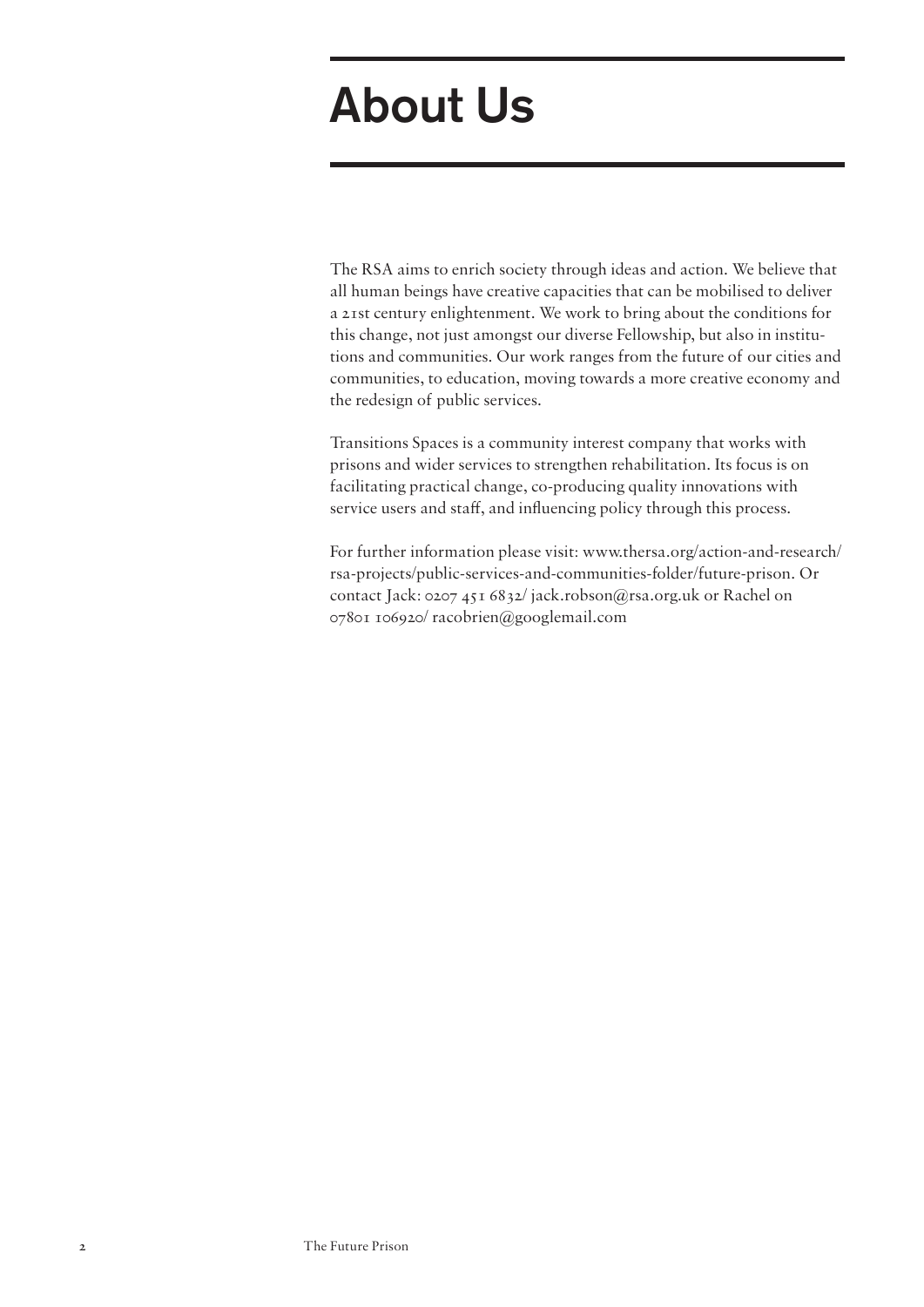# Preface

This government believes that the principal purpose of prison is rehabilitation, because that best serves the highest purpose of all – making our streets and society safer, more secure and more civilised.

When prisoners reach the end of their sentence, we want them to walk through the gates changed characters: better at reading, writing and maths; keen to find work, to be productive citizens and contribute positively to their families and communities. We want them to have rejected violence as a way of settling disputes, and overcome the impulsiveness and lack of self-respect that initially drew them into crime. We want fewer offenders to return to custody. Our reform programme aims to give prisoners the necessary incentives and encouragement to achieve this, and prison governors the means of achieving it.

At present, when nearly half of those in prison go on to re-offend within a year, we cannot say our criminal justice system is working. When everincreasing numbers of prisoners are drawn to attack themselves, fellow offenders and prison officers, we cannot say our prisons are working. When prisoners are prepared to risk their lives taking new psychoactive substances as an antidote to boredom, we cannot say our programme of purposeful activities is working.

Only by changing how prisoners behave when they're in our care can we contribute effectively to rehabilitation and public safety. As a series of depressingly poor inspection reports has shown, rapid action is needed to improve prison security and staff safety. I am particularly pleased that this work is being led by a talented new director - the experienced former prison governor, Claudia Sturt.

Improved security must go hand in hand with more inspiring regimes. The lesson of previous public service reform is that empowering managers on the ground drives innovation. Sharing the best innovations with other institutions encourages all-round improvement. Our prison reform programme offers huge scope to innovate. Every governor will be granted greater autonomy and be expected to use new freedoms to improve rehabilitation.

We have kick started this work by announcing the early adopter prisons and governors. These governors will be given unprecedented levels of autonomy. They will be able to devise innovative regimes, paying for them with the budget over which they now have control. They will be able to switch education provider to the one that comes up with the most creative and challenging content. They will be encouraged to send more prisoners out to work through release on temporary licence; learning vital life lessons that will help them integrate back into society.

 So while it will take many years for some of our reforms – building new prisons, for example – to make a difference, we want to make some improvements now as governors take up our invitation to 'dare to be different.'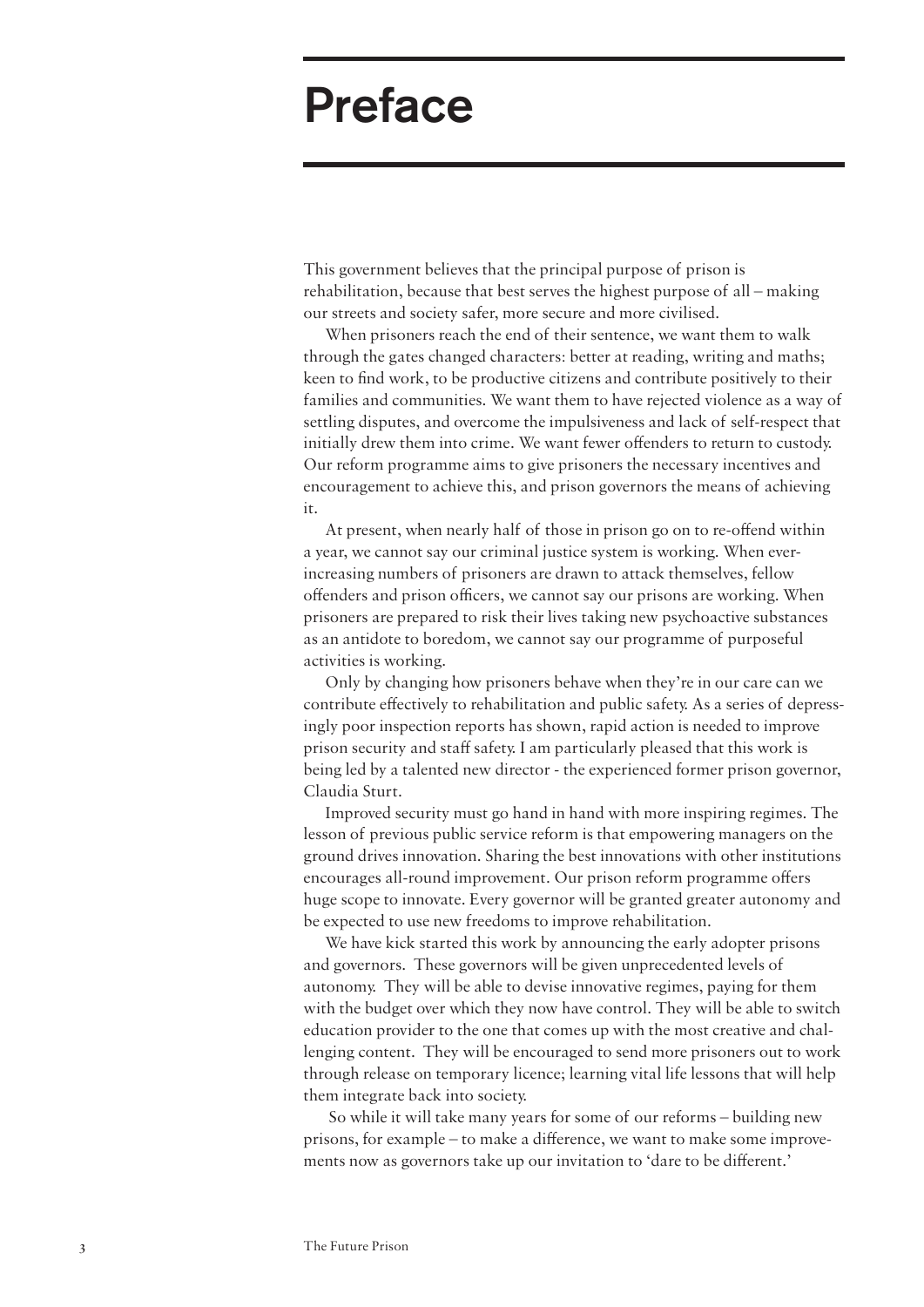I have challenged them to be receptive to new ideas – and that goes for all of us, too, at the Ministry of Justice and the National Offender Management Service.

 It is in that spirit, then, that I welcome the independent Future Prisons research by the RSA, in pursuit of the organisation's mission to enrich society through powerful ideas and action - and deliver a 21st century Enlightenment.

 As the Prime Minister has said, no longer should our prisons remain 'out of sight and out of mind'. Reform cannot be confined within a prison's walls. Wider society has a part to play, because when prisoners are released – as will happen for 99 percent of them – they come back to live and work in the local community.

 Which neighbour or colleague is preferable? A frustrated, angry and un-cooperative ex-offender who feels stigmatised for life, or a successful, empowered citizen with an eye to a better future and a determination never to return to prison?

 The RSA's Future Prison project will look at how to create prisons worthy of the 21st century. I look forward to reading its findings and recommendations.

**The Rt Hon Michael Gove MP Lord Chancellor and Secretary of State for Justice**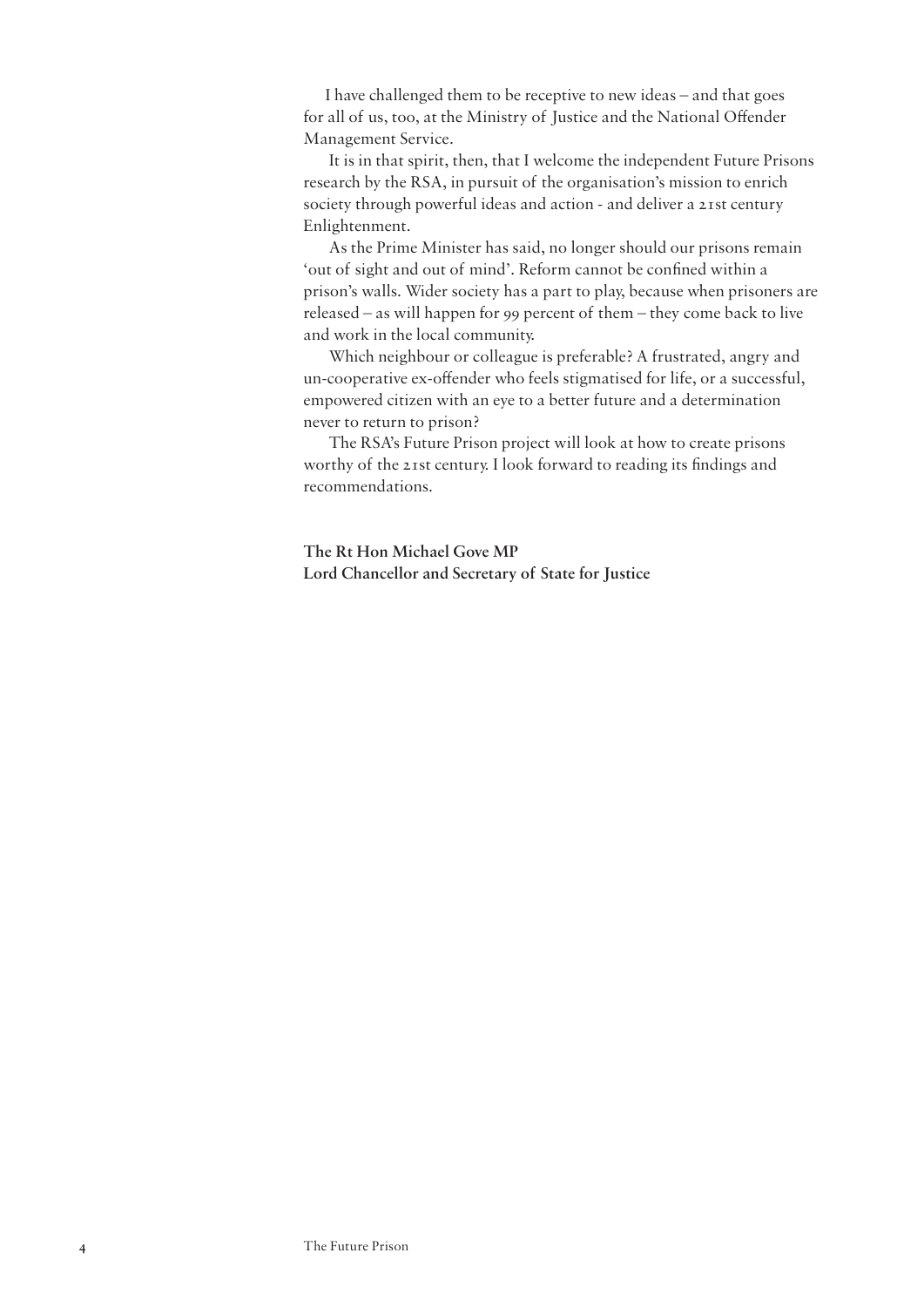# The Future Prison Project

*"I believe prison reform should be a great progressive cause in British politics…For me, punishment – that deprivation of liberty – is not a dirty word. I never want us to forget that it is the victims of crime who should always be our principal priority… I also strongly believe that we must offer chances to change…"*

Prime Minister, David Cameron, Party Conference speech, February 2016

The policy debate surrounding prisons is changing. The Prime Minister, David Cameron, has identified the prison system as a public service in need of radical reform. He has championed a shift in approach towards one that treats people in prisons as assets, with skills and capabilities, rather than liabilities. The Lord Chancellor and Secretary of State for Justice, Michael Gove, has announced his intention to create the right environment for rehabilitation, and to give more autonomy to prison governors and improve prison education.

There are signs of a growing recognition that we cannot expect prisons to successfully help people transition from custody to active citizenship without greater engagement of local businesses and communities and that this requires a less centralised and more community-based approach.

With re-offending rates stubbornly static at almost 50 percent for those leaving prison how should 21st century prisons be run to best support rehabilitation? It is with this question and this context in mind that the RSA and Transitions Spaces embarked on the Future Prison, a project that by the end of 2016, will:

- Set out a blueprint for a future prison that places this challenge of rehabilitation centre stage.
- Identify what the government needs to do to ensure that the right legislative framework for funding, policy and governance is in place for such approaches to flourish in the short term and be sustained.

#### Advisory Group

**Dame Sally Coates**, Director of Academies South at United Learning. **Brodie Clark**, Former Governor and Director of prison security. **Michael Corrigan**, Chief Executive, Prosper 4 Group. **Lady Edwina Grosvenor**, Prison reformer and philanthropist. **Nick Hardwick**, Professor of Criminal Justice at Royal Holloway, University of London and Chair of the Parole Board **Hugh Lenon**, Chairman, Phoenix Equity Partners. **Tony Margetts**, Substance Misuse Manager, East Riding of Yorkshire Council. **John Podmore** (Chair), Honorary Professor at Durham University and former prison Governor. **Matthias Stausberg**, Group Advocacy Director, Virgin. **James Timpson**, Chief Executive, Timpson. **Paul Tye**, Former service user manager, CRI.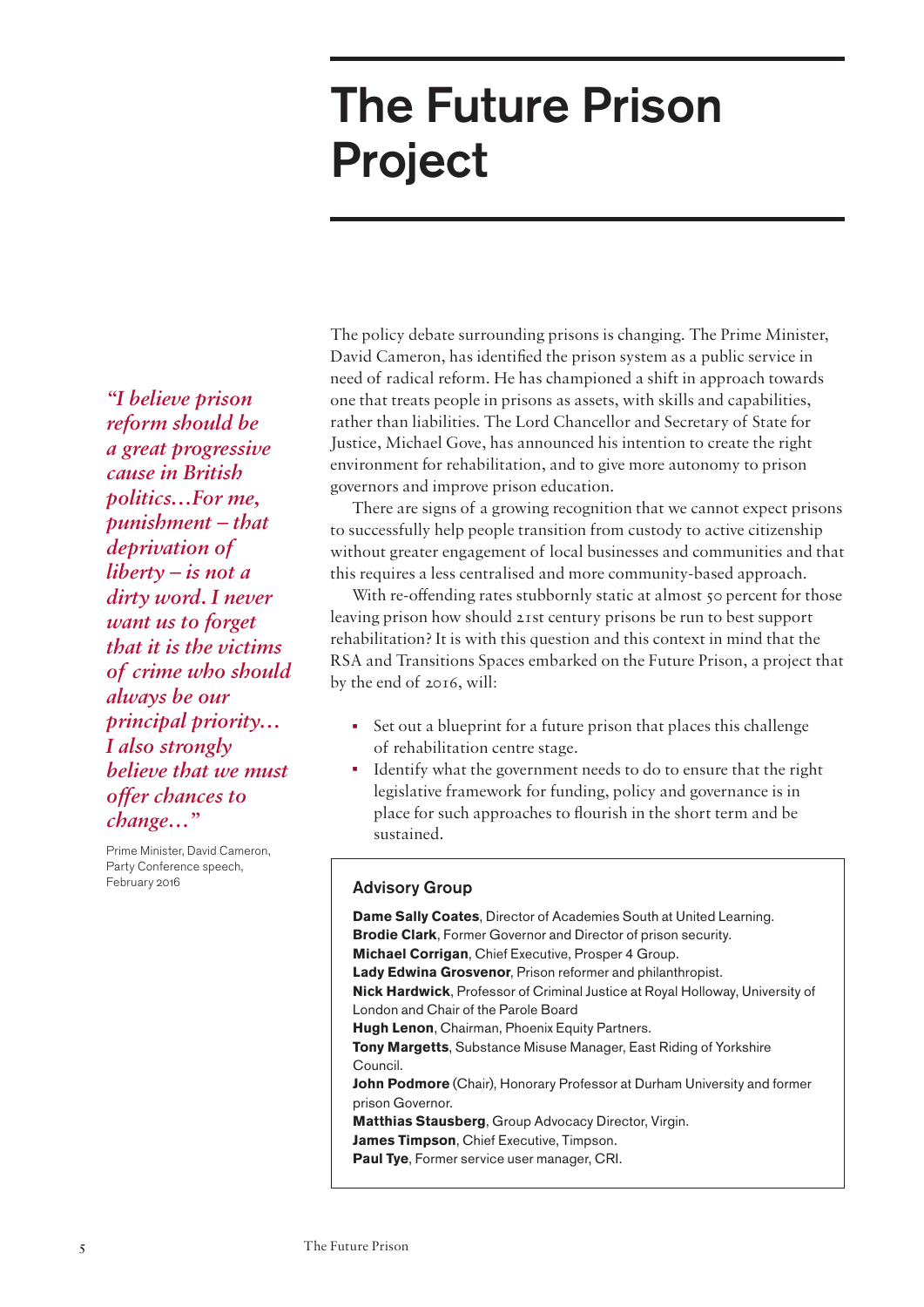This paper sets out the rationale for the project, outlining its focus, the context in which this work will take place and the some of the questions it will seek to address.

 We would like to thank all those people who attended a seminar in January 2016, which brought together over 50 experts offering a wide range of different perspectives. This included people who had direct experience of prisons as: former and current service users, governors and chief inspectors of prisons.

It included charities working with people in custody and on release; employers and businesses; health commissioners and providers; academics; and officials from the National Offender Management Service (NOMS). Michael Gove and the Prisons Minister, Andrew Selous also attended. The contributions of all participants have been invaluable and some of their comments are included throughout this paper.

We are grateful to James Timpson, Lady Edwina Grosvenor and Hugh Lenon for their generous support of this project. Finally, we would like to thank two groups of people in particular, without whom our deliberations would be divorced from the realities of day-to-day prison life and the individual and operational challenges involved. First, the prison governors and staff who are working with us. Second, those people who are serving, or who have served time, in prison and who have agreed to participate in this project including those on the Advisory Group, leading on seminars, working with us on case studies and fieldwork. We hope to do you all justice.

#### **Timetable**

At the end of 2016, the RSA and Transitions Spaces will publish a blueprint for the future prison. This will set out our vision, principles of reform and the conclusions of our work, which combines expert seminars, research papers, fieldwork and case studies. Our work will explore the potential for not for profit models of provision but is primarily focused on how core purpose – rehabilitation – could drive change. We will make recommendations for the kind of policy framework needed if such models are to progress. The Advisory Group, the project team and seminar participants from inside and beyond the criminal justice system will focus on the following themes:

- Risk and Rehabilitation
- Leadership, Autonomy and Devolution
- Education and Employment
- Health and Wellbeing
- The Rehabilitative Workforce
- Service User Participation

Some of the questions that we will explore are shared later in this paper. Interim outputs will be published as the project develops with the aim of engaging a wider range of individuals and organisations.

Papers will be shared through the RSA's website with regular articles and blogs that will aim to develop as wide a constituency as possible, including RSA Fellows.

*"If we are to get true penal reform, it's not going to be shouting from the side-lines or wishing the Secretary of State had a magic wand. It will mean getting on and doing things in collaboration, and that collaboration will have to be people living in, working in and working with prisons."*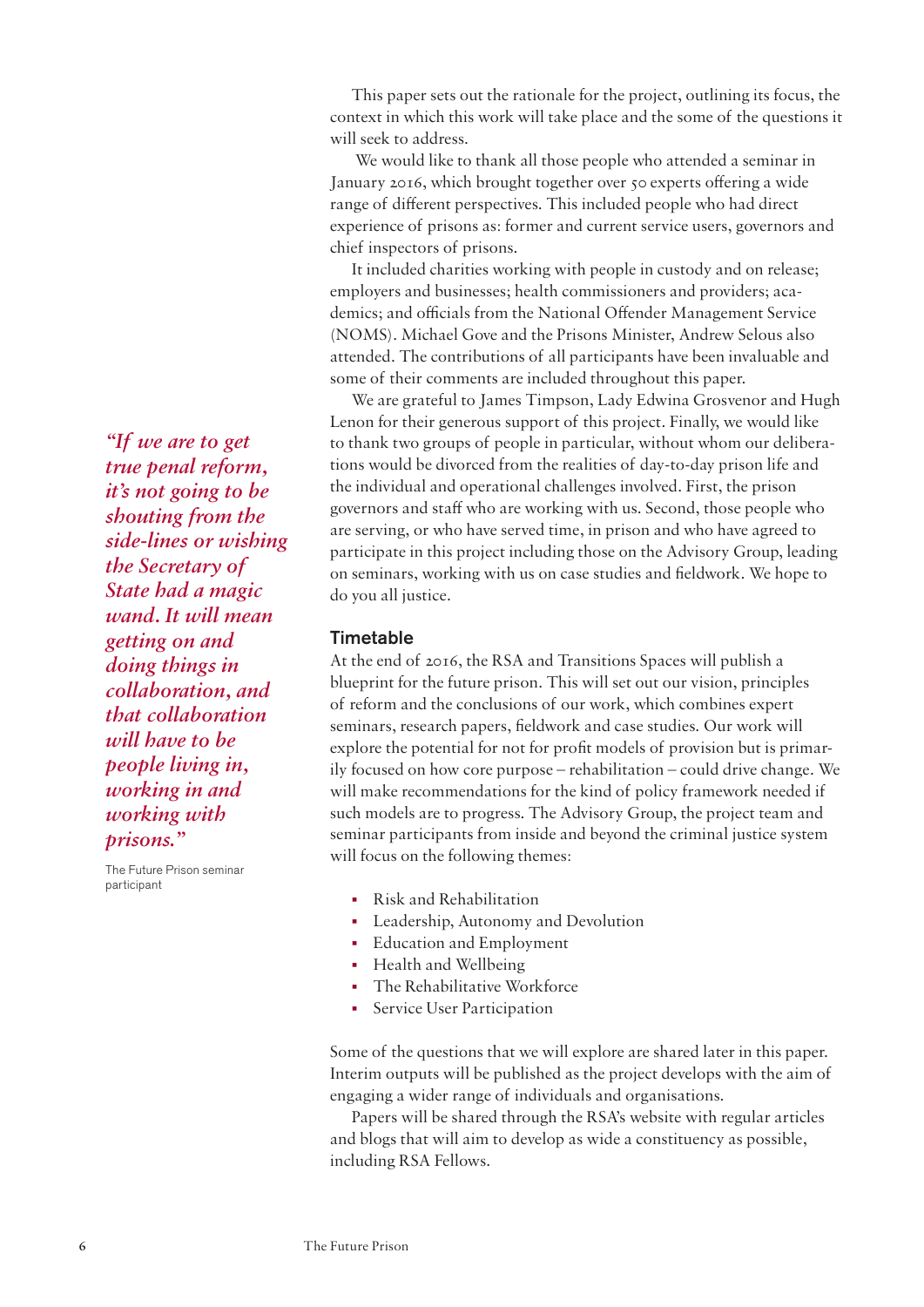There are many others working in this field and we will draw upon wider research, thinking and practice. This includes earlier thinking that the RSA has done on prisons<sup>1</sup> and public services as well as its work on recovery, education, the future of policing and its City Growth Commission.2At the heart of much of this work are questions about how the right combination of policies, institutions and leadership can together, create public services that increase 'social productivity', unleash people's potential and work far more closely with the communities they serve.

#### Project Team

**Rachel O'Brien**, Director, Transitions Spaces. **Anthony Painter**, Director of Policy and Strategy, RSA. **Jack Robson**, Researcher, RSA. **Kenny McCarthy**, Action and Research Coordinator, RSA.

1. O'Brien, R. et al. (2008) The Learning Prison, Transitions (RSA, 2011) and Building A Rehabilitation Culture (RSA2014). All these are available on RSA's website: www.thersa.org 2. For example see: Safer Together: Policing a Global City in 2020 (RSA, 2014); Whole Community Recovery: The value of people, place and community (RSA, 2015); and Unleashing Metro Growth: Final Recommendations of the City Growth Commission (RSA, 2014). www. thersa.org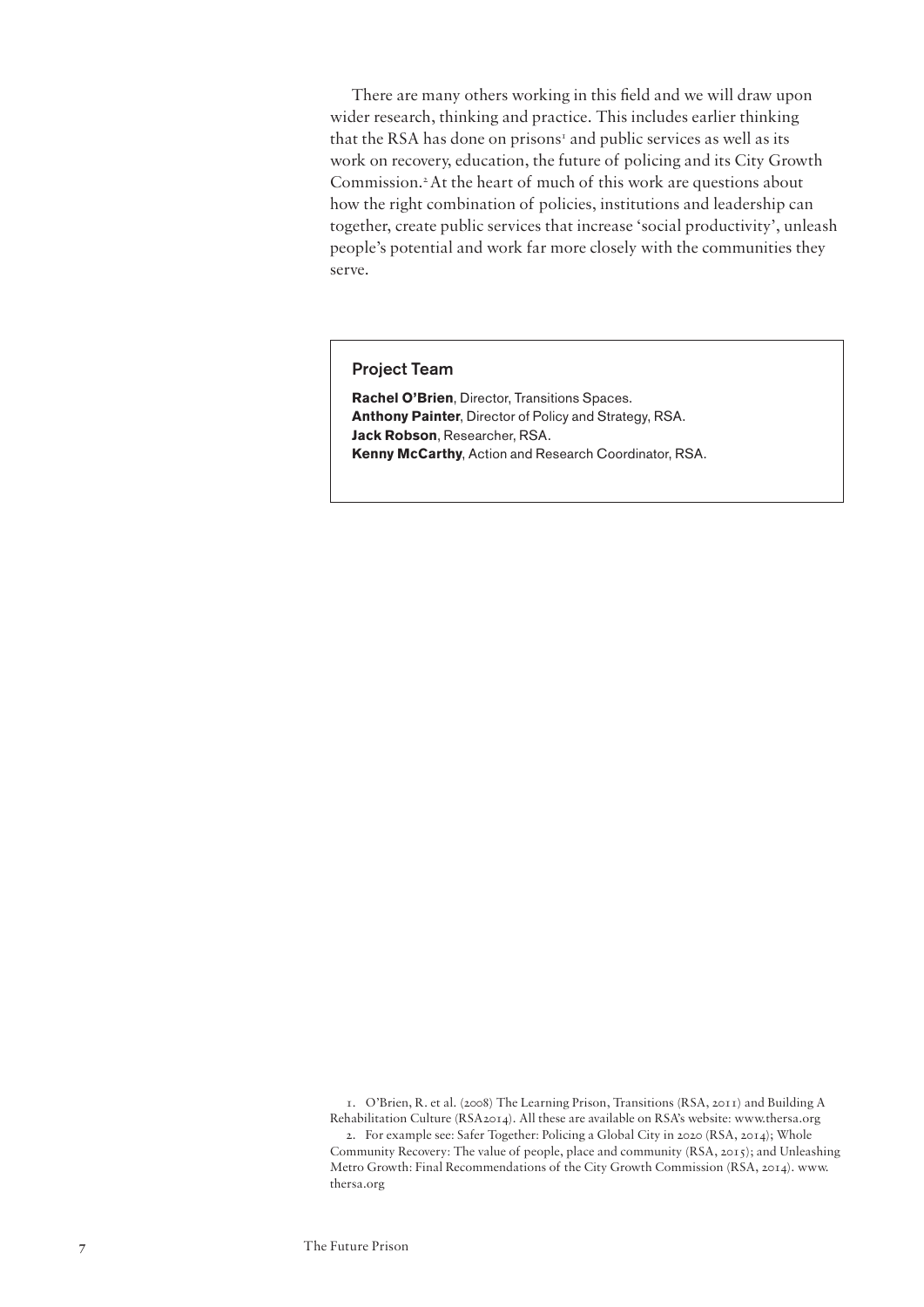# The Policy Context

 *"We know from other public services – from the success of foundation hospitals and academy schools – that operational freedom for good professionals drives innovation and improvement. So we should explore how to give Governors greater freedom."* 

Michael Gove, Lord Chancellor and Secretary of State for Justice, July 2015

*"There are unique challenges in the high security estate, but it's also striking that when you look at some particular measures of prison performance, that the high security estate does have some particular virtues, some strong governors, and some particular good practices that we can adopt elsewhere."* 

The Future Prison seminar participant This paper is published as the government sets out its plans for reform, including legislation to be bought before Parliament in 2017. Some of these changes have already been trailed by the Prime Minister, the Chancellor and the Secretary of State for Justice; all emphasised the cost of reoffending and the need for prisons to better support rehabilitation.

#### Estate Changes

The plans include designating six existing establishments as 'reform prisons' led by four executive directors who will be given greater freedom over their budgets, staffing and commissioning.

These pilots will test and pioneer greater governor autonomy with a view to expanding this model to other lower risk category prisons by 2020. Reform in relation to females in custody, who are now overseen by their own Deputy Director of Custody, will be based on the recommendations of the Corston Report<sup>3</sup> and aim to keep more women out of custody by creating smaller community-based units. The closure of HMP Holloway is seen as a major step toward this end. The prison estate as a whole will be reconfigured.

At the time of writing the precise detail is unknown but we anticipate that some establishments – including one reform prison – will be designated as solely for people on remand. Meanwhile, the National Offender Management Service (NOMS) is working to reconfigure the prison population in the coming months with the aim of ensuring that establishments have more coherent populations and less churn and will therefore be better placed to meet the needs of those in their care.

#### Education and the Youth Reviews

Alongside the development of the proposals to give more governors greater autonomy over how they run their establishments, there have been a number of reviews commissioned by Michael Gove; this includes one on the future of the youth estate led by Charlie Taylor, and one on prison education in England and Wales, led by Dame Sally Coates. These will look at what lessons can be learned through examining the schools academy model, both in terms of governance arrangements and learning progression. These reviews are expected to be published alongside the government's announcement or shortly after. As we outline later in this paper, our focus will be largely around the adult male estate at the lower categories of prison (although we hope that some of our thinking will have wider relevance). For this reason we do not here go into any detail about the Taylor review.

3. Home Office (2007) Corston Report.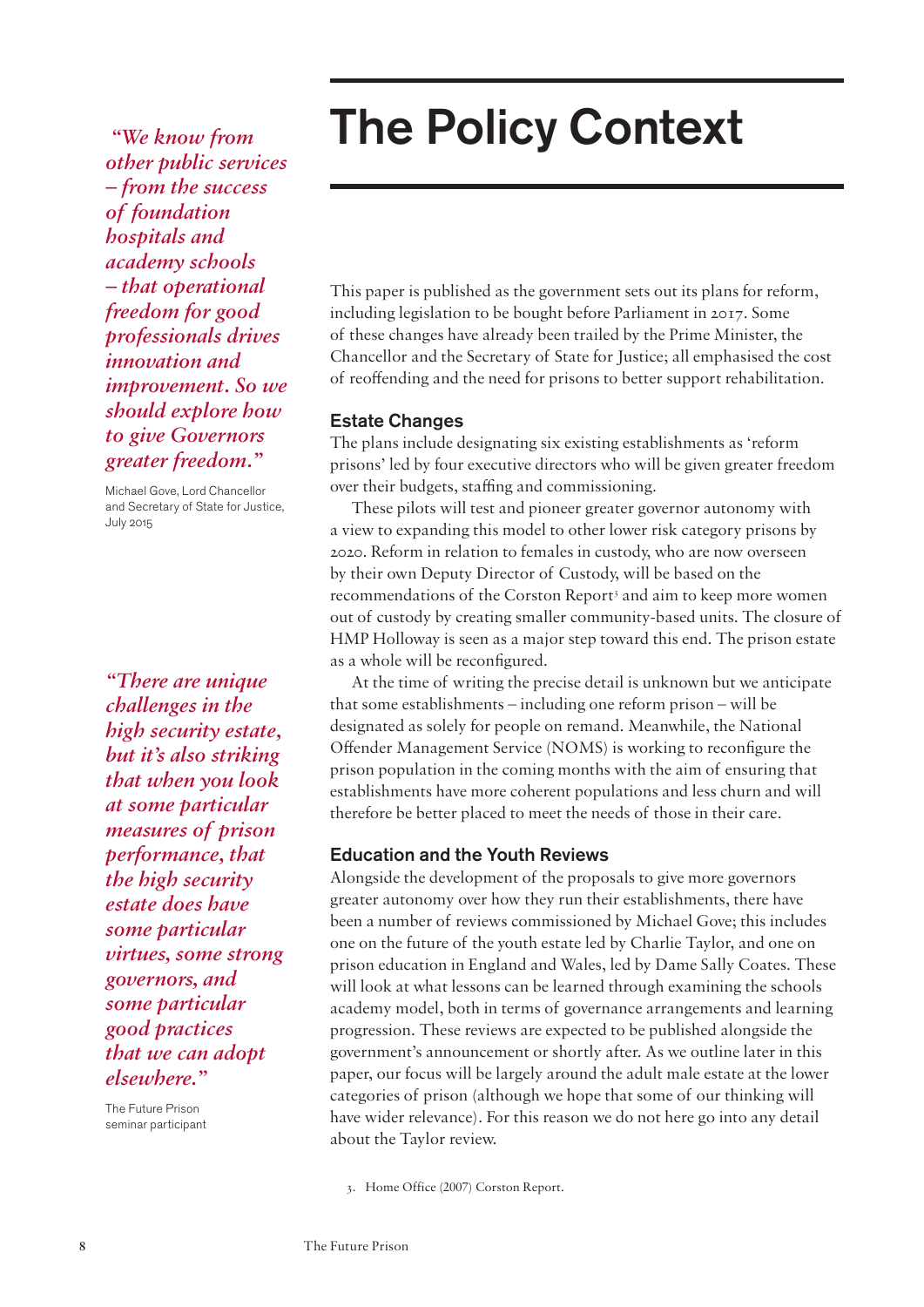Dame Sally Coates sits on our Advisory Board and we will examine the implications of her review – that has looked at how learning provision can better support effective rehabilitation of different segments of the prison population – in some detail as part of our wider work on education and employment. We anticipate that the government will accept some of its recommendations focused on introducing a more rigorous and outcomebased commissioning process linked to league tables and the development of a 'teach first' scheme for prisons, where newly qualified teachers will be encouraged to spend time teaching in prisons.

#### Problem Solving Courts

Michael Gove has set up a team to investigate the potential for Problem Solving Courts in reducing reoffending and bringing down costs. With examples trailed in the UK and relatively established in the US, Canada and New Zealand, these give the judiciary a much more hands on and sustained role in overseeing people's sentence, interventions and behaviour. As John Samuels QC has argued, sentencers' intentions are not always served well as people in custody struggle to access the things they need to in order to comply.4 Some of the evidence on outcomes – in terms of the reduction in costs, the number of people going to prison and reoffending - is impressive<sup>5</sup>.

While the project will not go into detail on these innovations, it is not difficult to see their potential for driving more integrated approaches to sentencing and interventions that prevent reoffending. These kinds of approaches sit well with the Liaison and Diversion project being rolled out by the NHS and are covered later in this paper.

#### Transforming Rehabilitation

The Future Prison project will consider the changes made under the Transforming Rehabilitation agenda, in particular the creation of a new structure for probation services in England and Wales. This included the public sector National Probation Service (NPS) dealing with highrisk offenders, and private and third sector Community Rehabilitation Companies (CRCs), divided into 21 contracts and responsible for medium- to low-risk offenders. CRCs now have responsibility for supervising people who have served short prison sentences (under 12 months) on release.

 These changes remain relatively new and progress has been slow, particularly in relation to the provision of through the gate services. The National Audit Office (NAO)<sup>6</sup> found that services have been sustained with end users reporting consistency of provision or improvements since the reforms. It highlighted a number of problems including data availability and quality and some continued frictions between the different priorities of the NPS and CRCs.

The NAO report concludes: "Ultimately, the success of the Transforming Rehabilitation reforms will depend on the extent to which

*"Many prisoners are the result of educational failure. They've been excluded from our schools, been through young offender institutions, and everything has gone wrong. We don't want to put them in the classroom, doing worksheet after worksheet of basic numeracy and literacy. We need to be able to offer other courses, we need to take education out of the education block, as well, and we need to bring education into the wings."*

<sup>4.</sup> Inside Time (2014) Sentencer Supervsion in Custody.

<sup>5.</sup> NCSC (2013) A Community Court Grows In Brooklyn: A Comprehensive Evaluation Of The Red Hook Community Justice Center.

<sup>6.</sup> NAO (2016) Transforming Rehabilitation: Report by the Comptroller and Auditor General.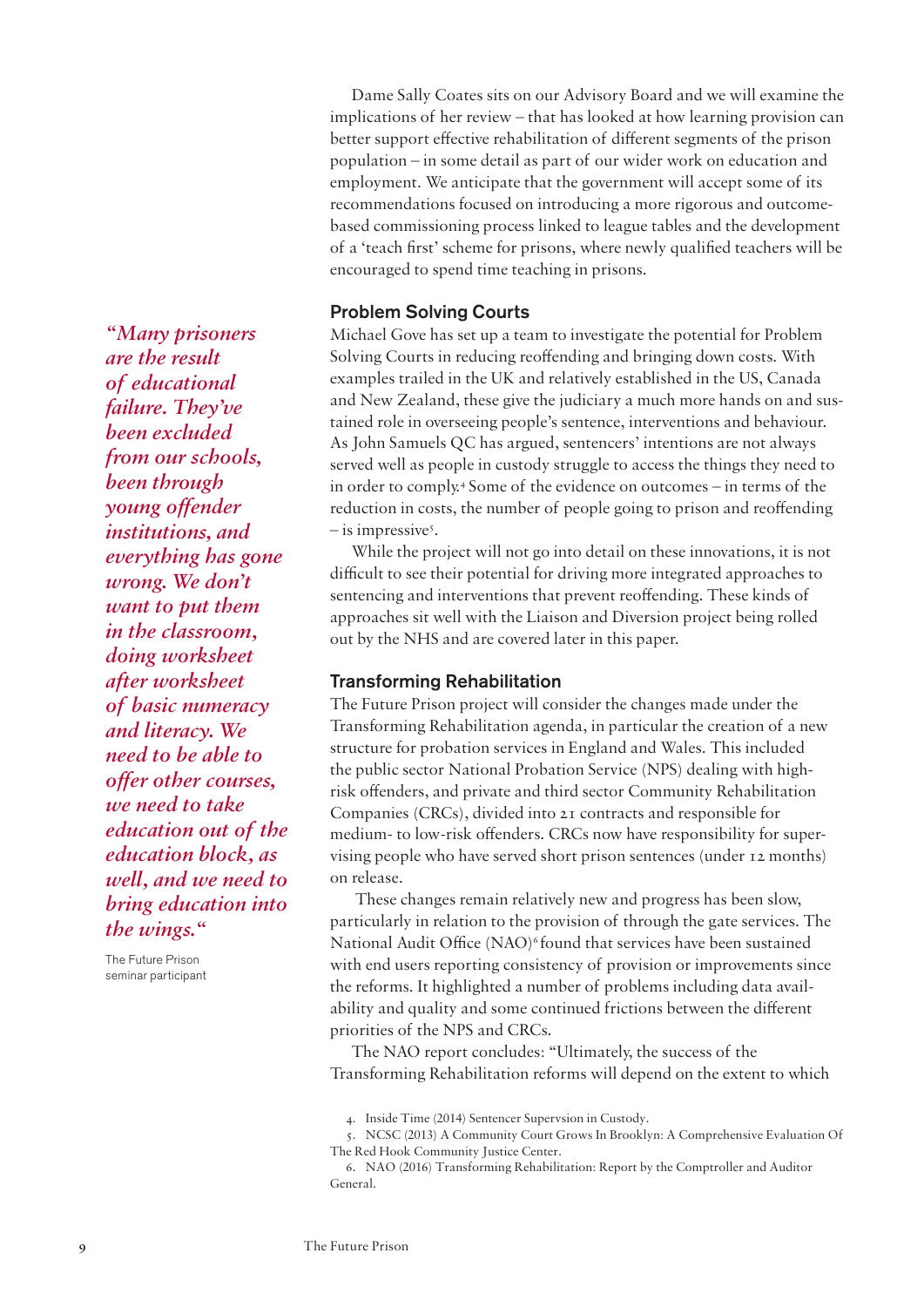they create the conditions and incentives to reduce reoffending. While NOMS' oversight of CRCs is robust, significantly lower levels of business than the Ministry projected will affect some CRCs' ability to deliver the level of innovation they proposed in their bids. Furthermore, the NPS is not yet operating as a truly national, sustainable service. Achieving value for money from the new probation system will require resolving these fundamental issues, and ensuring the right incentives for all participants in the system."7

In their fourth assessment of the implementation of the new arrangements, Her Majesty's Inspector of Probation concluded that: "…it is not yet clear how the delivery models planned by all CRCs will meet complex resettlement needs.

The present rather disjointed provision is a long way from the seamless Through the Gate service so essential to the challenge of reducing high reoffending rates for this group."8 Meanwhile, in its *State of the Sector 2016* report, Clinks – an infrastructure organisation for charities working in criminal justice – concludes that the financial situation for many not-for-profit organisations has got tougher and that many are finding it harder to focus on core services and remain financially viable.<sup>9</sup>

These contextual issues will inform the work of the Future Prison project. Our goal is to remain focused on our distinct aims and to make a positive contribution to a highly complex area of policy that is experiencing rapid change. We believe that despite this and the structural challenges and risks facing the prison system, the current agenda has the potential to be truly transformational in the long term.

*"We've got to ease that transition from custody to community; we've got to do more in terms of resettlement; we need to harvest the opportunities that reform brings us with regards to that integration of services and that movement out."*

<sup>7.</sup> ibid.

<sup>8.</sup> HMI Probation (2016) Transforming Rehabilitation – Early Implementation 4: an Independent Inspection of the Arrangements for Offender Supervision.

<sup>9.</sup> Clinks (2016) The State of the Sector 2016: Key trends for voluntary sector organisations working with offenders and their families.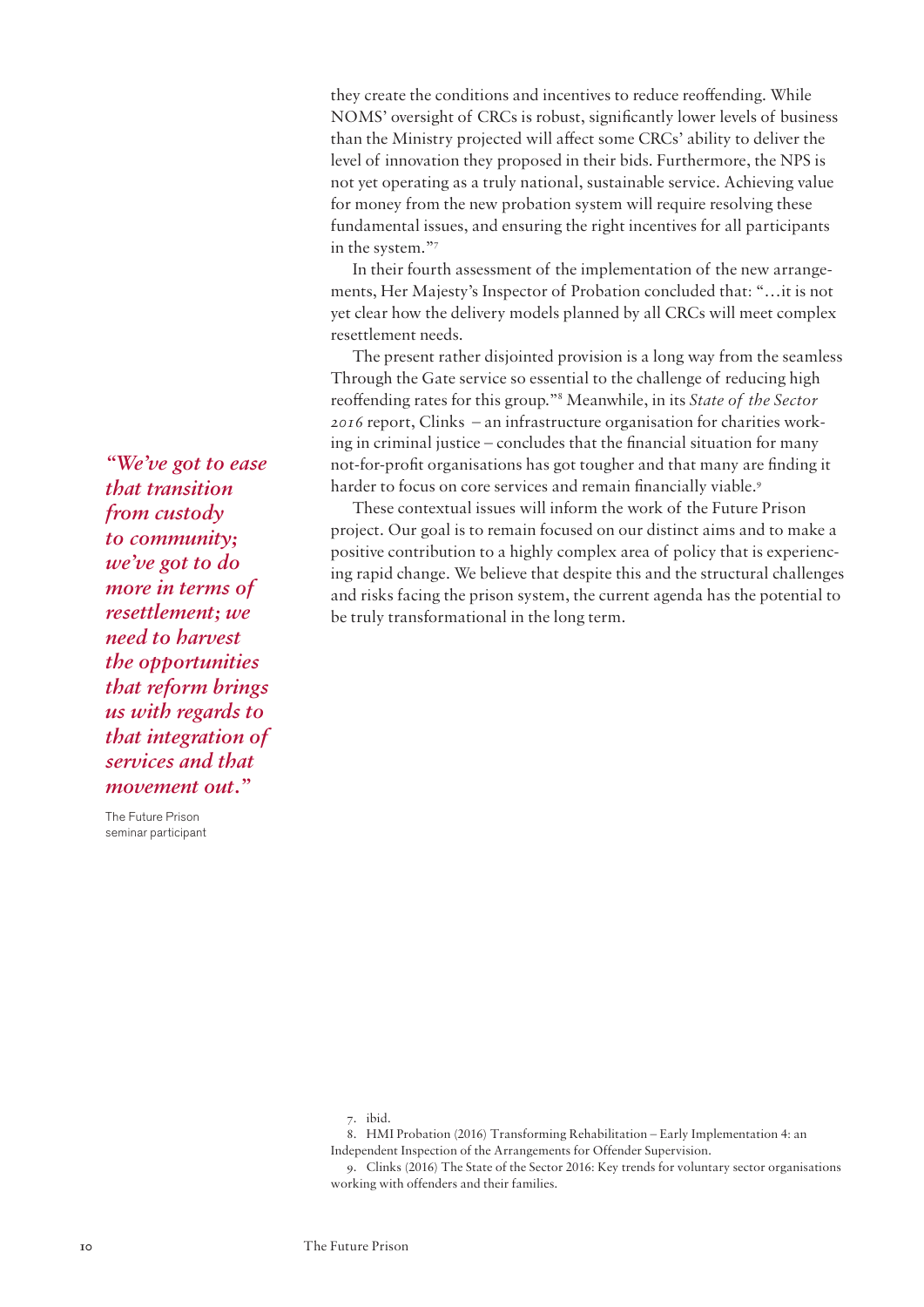# Our Approach

*"The idea of having a small number of pilot schemes where more risk can be taken, where we can be more ambitious, and where people maybe therefore worry a little less about things going wrong, is perhaps the next step."*

The Future Prison seminar participant

*"How will greater localism work where there are not prison places in the local area? What happens in the context of larger, inevitably less local populations?"*

The Future Prison seminar participant In the context of the changes set out above, we are engaging with the National Offender Management Service (NOMS) and the Ministry of Justice (MoJ). However, the project remains independent and editorial control sits with the RSA and Transitions Spaces, with input from our Advisory Group.

#### Rehabilitation, rehabilitation, rehabilitation

Our aim is to influence policy through marshalling the collective expertise and ideas of many, including that of governors, prison staff, specialist staff, volunteers, commissioners and service users. The aim is to play a part in addressing the dislocation between theory and frontline experience, policy and practice and, ultimately, between prisons and the wider community. We are acutely aware of the risks faced by those who work and live in prison as well as the wider impacts on victims of crime and their communities. In considering models of delivering future prisons, our work will seek to explore how reform can best *support rehabilitation, reduce risk* and *increase public safety.*

A radical aspect of the current agenda is its central focus on rehabilitation (political emphasis tends to ebb and flow and increase in times of austerity).10Resettlement, reoffending and rehabilitation are terms that get used loosely as if they are one and the same. But their relationship to one another is not straightforward. Reductions in reoffending rates are hard to attribute; they could be a sign of effective work done by prisons, partner agencies and the individuals involved. They may also be the result of changes in police action.

People can be catapulted back into their communities with interventions simply having been 'tick boxed' with little impact on their ability to resettle; partly because many were not 'settled' before and have unmet multiple needs. Partly because the resettlement offer is frequently inadequate and falls short of what good governors and those working with people in custody would wish to see; people's return to the community as active citizens capable of playing a full and positive part in the stuff of a good life.

That said, reoffending rates provide a seductive hard data. Resettlement work can be measured by outcomes but is too often assessed and funded by outputs, which tell us a bit about what has been done but little about impact. Rehabilitation is more nebulous and not as well understood. Strictly speaking it means returning something to its original state, which in terms of the issue at hand falls short of what prisons are

<sup>10.</sup> See Shadd Maruna lecture at the RSA Creating a Rehabilitation Culture (RSA, March 2014): www.thersa.org/events/2014/03/creating-a-rehabilitation-culture/ and Rehabilitation (Key Ideas in Criminology), Ward T and Maruna S (Routledge 2007).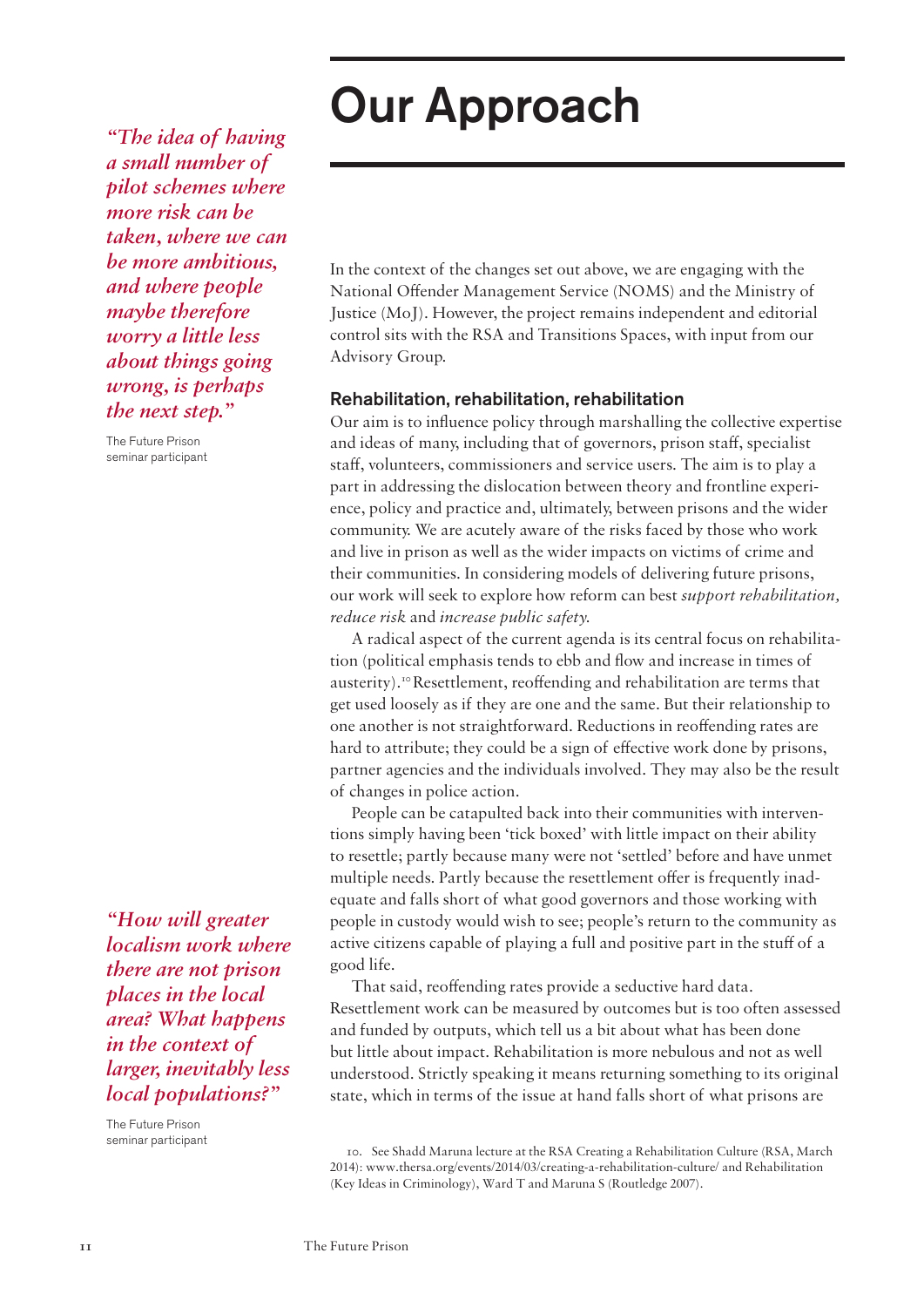being asked to do. If people's lives are chaotic, amoral and miserable before prison, we need a higher goal; one that prisons cannot deliver alone or in the current context.

This is where greater autonomy for prison leaders and the devolution agenda provide opportunities alongside challenges. If prisons are understood as an end of a process, and not a potential new start, why would local authorities let alone communities and employers engage? Yet, effective rehabilitation does not just reduce reoffending but also unemployment, dependence on welfare and wider impacts on families and neighbourhoods. It both *requires and drives* local buy-in. But if this is to happen, institutional reform needs to be underpinned by a clear and relentless emphasis on what is meant by rehabilitation, how we assess progress and what part wider communities can – and should – play.

As the work of Professor Alison Liebling and her colleagues at the University of Cambridge suggests, rehabilitative cultures can be measured effectively through breaking down and assessing different components: moral leadership, staff and prisoner relationships, levels of trust, the extent to which those in custody can exercise responsibility and choice and can access supportive networks outside.<sup>11</sup>

We will not seek to come up with a definitive definition of rehabilitation (there is extensive work in this area). Rather, our aim is to ensure that the work we do consistently focuses on *purpose* and takes seriously the importance of a narrative in driving reform, mobilising engagement and creating the space for change.

Without this, the reform agenda risks becoming too technical. It is vital to address important issues about where decision-making should lie and how this links to national commissioning. There must be a clear and shared purpose, defining what we want from prison leaders, their workforce, what skills and capabilities they need and what 'permission' they have to innovate and share risks involved.

#### Focus and Scope

Our aim is to be ambitious and pragmatic and that means making some clear decisions about what the project will and will not cover. So for example, we agree with many others that the case for reducing the prison population is very strong; in particular, there is growing consensus that short-term sentences often do more damage than good to the individual and do not serve to reduce reoffending.

 While this is not our core focus, one of the arguments for a locally based and locally accountable criminal justice system is the potential this has to take the political sting out of the debate about setting targets and changing sentencing, and to drive better preventative approaches.

One of the issues we will consider is the relationship between narrow short-term costs and wider shared value and impact. For example, to what extent could a more localist approach – based on the evidence that sustaining positive family relationships and having access to employment before leaving prison – inform where prisons are built and their size. While detailed questions about new builds remain beyond our scope, they

*"Intelligent commissioning… rather than all the bureaucracy and tick-boxing that we're getting at the moment against certain inputs and outputs which actually doesn't deliver a rehabilitation programme."*

<sup>11.</sup> Liebling A., Arnold H., (2005) Prisons and Their Moral Performance; a study of values, quality and prison life. Clarendon Studies in Criminology.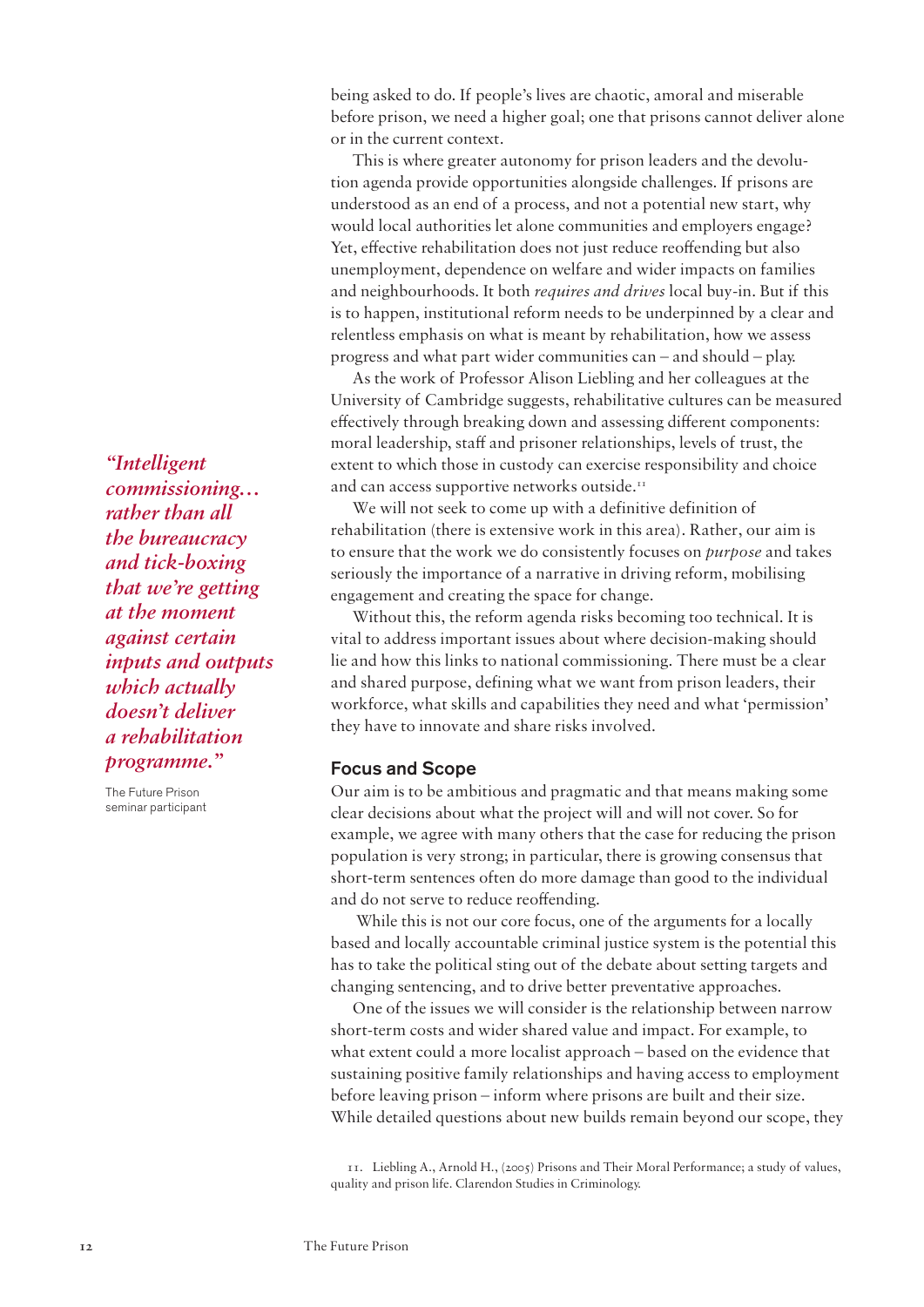link to issues we will touch on including the potential that autonomy may bring in terms of building to first principles and the potential for some prisons to specialise on particular skills such as sustainability. We will explore other models of public service delivery, including what has and has not worked when it comes to school academies and the foundation model for NHS Trusts, for lessons to be learnt.

The Future Prison project will consider six core areas:

- Leadership, Autonomy and Devolution
- Education and Employment
- Health and Wellbeing
- Risk and Rehabilitation
- The Rehabilitative Workforce
- Service User Participation

In the following sections we will set out some of the questions and themes that the project will consider. Most of our focus will be on the adult male estate at the lower risk end of the prison estate. We intend and hope that some of what we conclude to be relevant to the high security estate, to youth justice and to female prisons but our sense is that these areas are either subject to fewer of the changes outlined here and/or already have specific reform agendas where there is a greater degree of consensus.

*"Through a greater focus on upside management and the potential for greater autonomy, there is the opportunity to harness the collective potential, the abilities of the people that are within prisons, their creativity and talents to create the right kind of where rehabilitation can really work and happen."*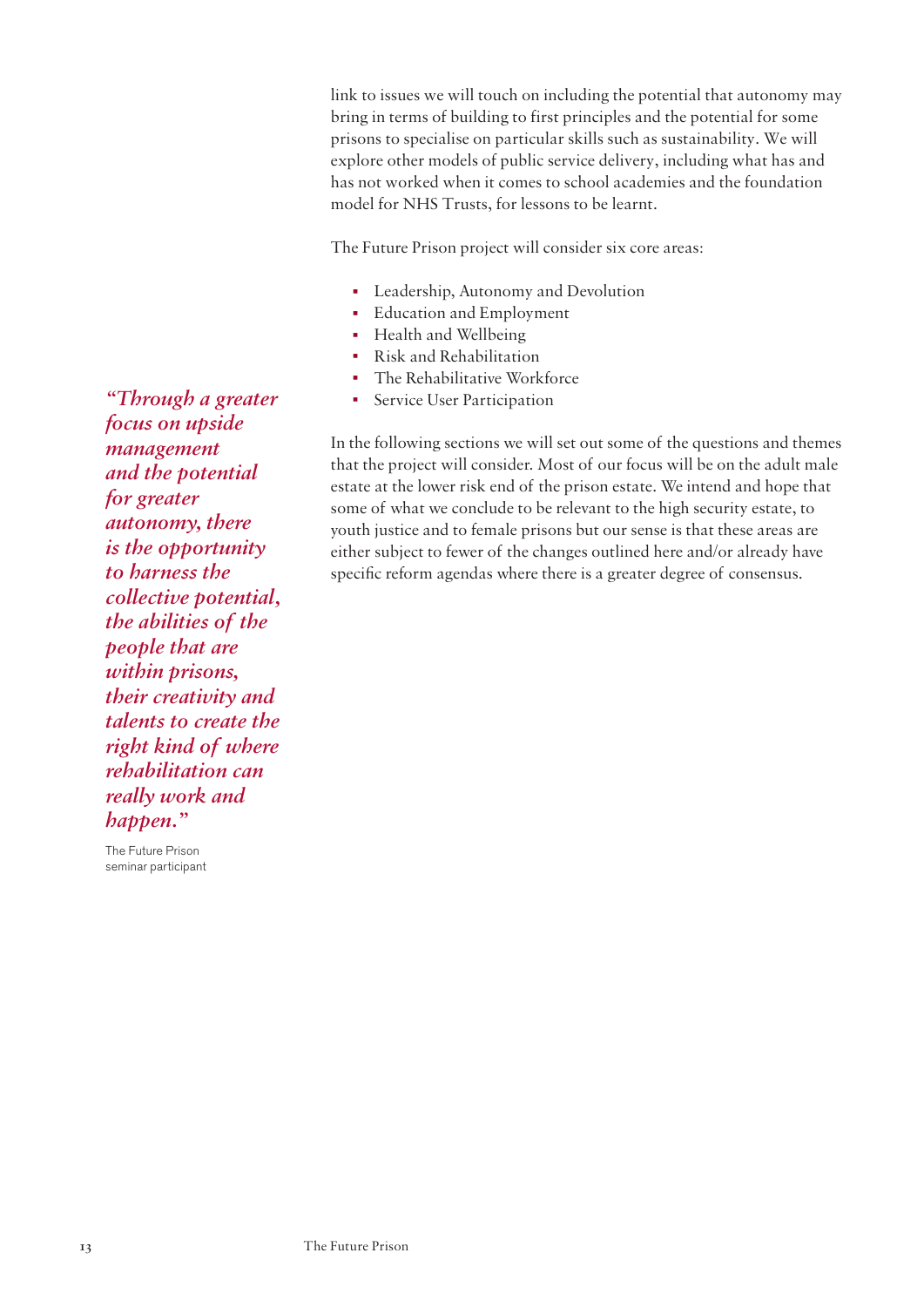# Key Themes

### 1 Risk and Rehabilitation

The primary purpose of the prison service is to protect the public. It is charged with doing this by providing safe, decent and secure institutions that hold those given custodial sentences by the courts for the duration of their sentence. Prisons are also responsible, working with other agencies, with managing risk downwards so that when people return to their communities, as the overwhelming majority will do, they no longer pose a threat to the public. Most sentences have a flexible component, which is explicitly designed to be used to manage and assess risk.

The prison service scores well on that aspect of security, which the public relates to most readily: escape. Escape from secure conditions is relatively rare with escape from escort out of and between prisons much more problematic. Absconds from open prisons are also relatively rare and reducing despite high profile cases that excite the media but rarely pose a risk to the public.

#### Decency and the Mandela Rules

We take as a given that any blueprint for a future prison would prioritise decency alongside the other issues covered here, but we do not here cover the issues related to this in detail.

We are aware that this not a straightforward issue of resources and that other issues – the relationships between those held in prison and staff, the physical and mental health needs of those in custody, the extent of people's access to activities that bring purpose and hope – these elements and more help determine the culture of an institution and whether the basics work. A filthy prison is not just about 'bad' behaviour or poor staffing decisions but usually belies deeper problems. A challenge for the prison service has been the question of what basic conditions are needed before it can 'get to' rehabilitation.

Our sense is that if the outcome of rehabilitation becomes truly a first principle, this distinction between the 'basics' and transformational change becomes more blurred. And our starting point is the recently revised United Nations standard minimum rules for the treatment of those held in prisons (Nelson Mandela rules).<sup>12</sup> These rules set out the minimum rights and standards that should be afforded to those in the care of the state and over a range of issues, including: hygiene; the provision of

12. Penal Reform International (2016)

#### Needs

*36 percent of prisoners are estimated to have a physical or mental disability. This compares with 19 percent of the general population.*

*26 percent of women and 16 percent of men said they had received treatment for a mental health problem in the year before custody.*

*64 percent of prisoners reported having used drugs in the four weeks before custody.*

*38 percent of people surveyed in prison believed that their drinking was a big problem.*

*Source: Prison – the Facts, Bromley Briefings Summer 2015. Prison Reform Trust.*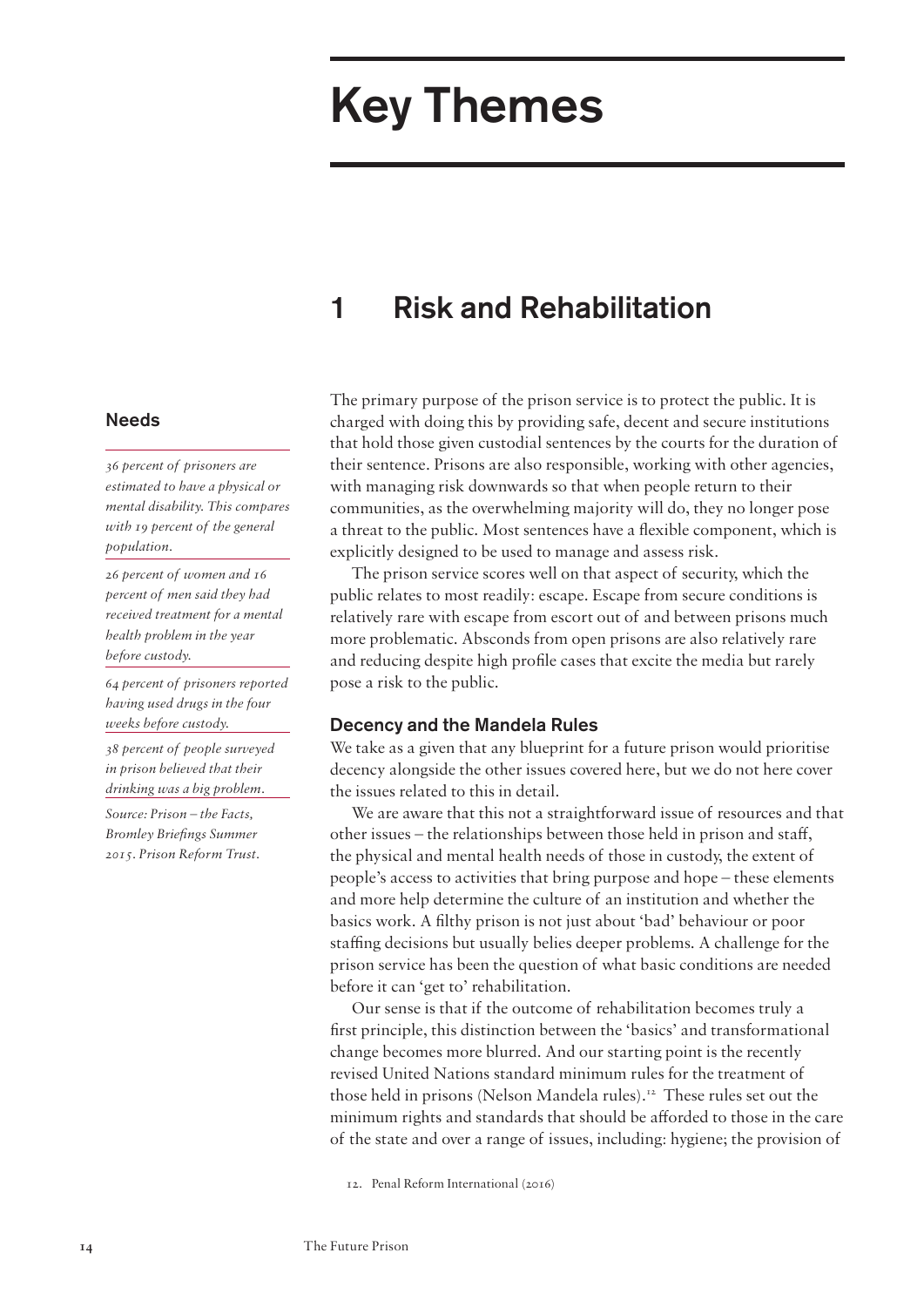nutritious food, sleeping arrangements (stipulating that only one person should be housed in each cell); access to and provision of healthcare, the use of solitary confinement and so on.

#### **Safety**

In recent years, safety in some prisons has declined. The changes outlined in the previous section have taken place within a prison service under pressure.

As well as the inherent risks that come with running around the clock establishments serving some 86,000 people, many of whom have a range of complex needs, public sector prisons have, since 2013, undergone a benchmarking process to improve efficiency. This has included changes to the core day, fewer layers of management and an emphasis on maximising opportunities for those in custody to spend time doing purposeful activity. Staffing represents the bulk of ongoing prison costs and a consequence of benchmarking has been a reduced workforce. While it is difficult to say for certain whether this has increased risks to staff and residents, the outgoing Inspector of Prisons concluded that resource, population and policy pressures were to blame for "rapid deterioration in safety" in some prisons.<sup>13</sup>

Prisons are also reporting increased use, and smuggling in, of new psychoactive substances (NPS) and image and performance enhancing drugs (IPEDs). Some, in particular synthetic cannabinoids, can have extreme effects including convulsions, temporary paralysis, aggression and psychosis. The presence of these substances can have a knock on effect on other issues that increase risks, including assaults and the accumulation of debt.

It is beyond our scope to analyse why these figures have risen steeply or the relationship between them. But they bring to the fore the risks inherent in an environment where resources are squeezed and where the context, including the drugs of choice, can change rapidly and the critical impact this can have on staff and those in custody. These issues go hand in hand with the question of needs. Amongst the 86,000 or so people in prison today, a minority are extremely dangerous and will be serving long sentences, with some never leaving. A much bigger proportion of the population will present much lower risk. Amongst these different groups there will be a high degree of need: whether mental health, learning difficulties, addiction or a range of other aspects that can contribute to offending as well as serving as a barrier to rehabilitation.

#### Managing Risk

Public debates about the nature of prison interventions tend to polarise between a focus on meeting needs and reducing risk. The reality is that a key part of safeguarding public safety and lowering people's likelihood of reoffending is meeting their needs. Effective rehabilitation reduces risk and creates safer communities.

The prison service manages risk in a number of ways. This includes the categorisation of the prison system as well as the categorisation (and re-categorisation) of people according to risk factors (with people falling

13. HMIP (2015) HM Chief Inspector of Prisons for England, Annual Report 2014–15.

#### **Safety**

*The annual number of assaults rose from 14,832 in March 2006 to 16,885 in March 2015 (with a sharp rise since March 2013 from 14,083).* 

*The number of deaths in custody has risen from 167 in June 2006 to 247 in June 2015. While some of this is accounted for by the increase in deaths from natural causes, there was a significant rise in numbers of suicides (from 70 to 82 over this period and from 53 to 82 between June 2013 and June 2015).* 

*Incidents of self-harm rose from 23,964 in March 2006 to 27,315 in March 2015 (with a sharp rise from 22,780 in March 2013).*

*Source: MoJ 2015.*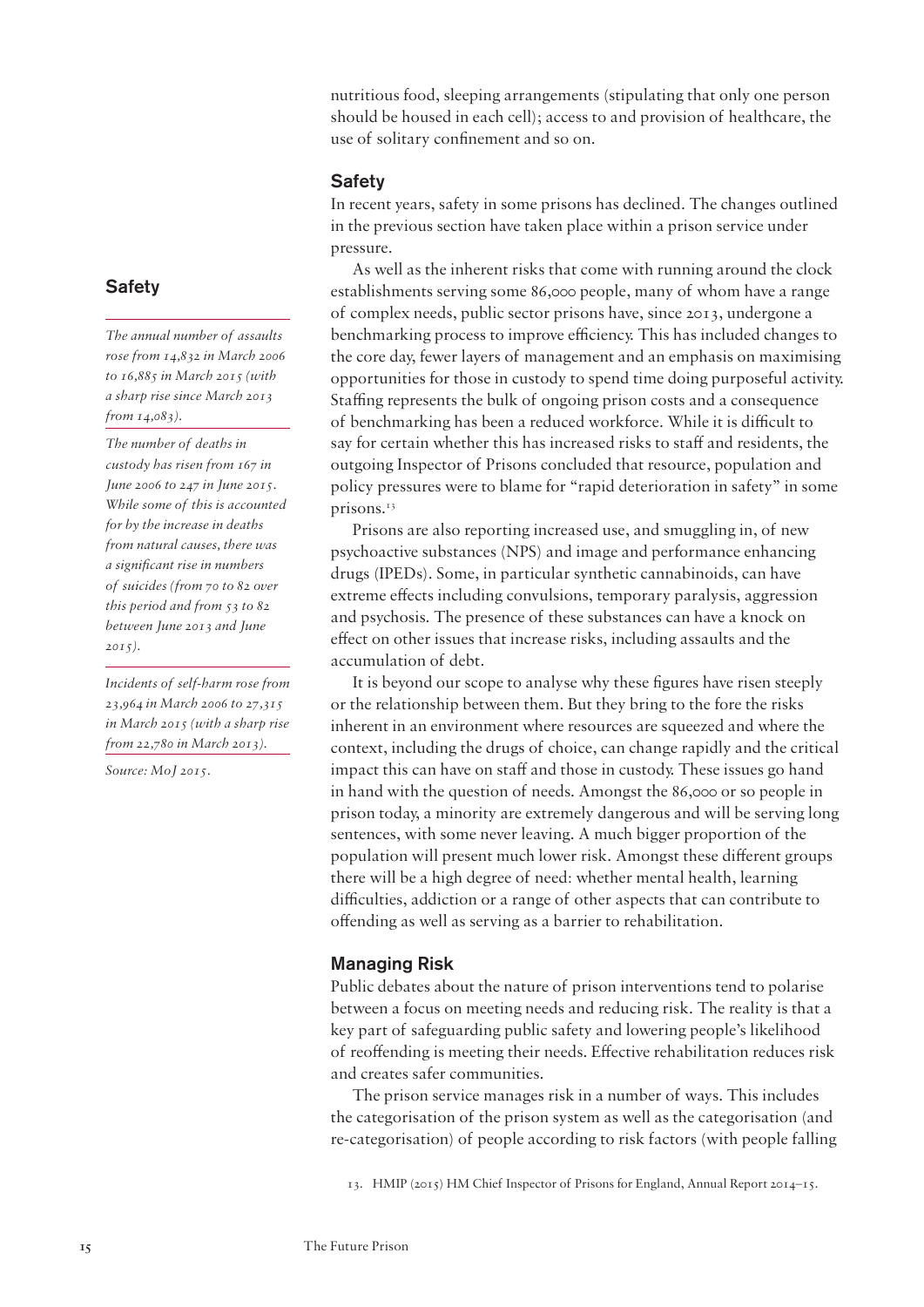*"We need intelligent commissioning, rather than all the bureaucracy and tick-boxing that we're getting at the moment against certain inputs and outputs which actually don't deliver a rehabilitation programme."*

The Future Prison seminar participant

*"Aligning the behaviour of the governor with incentives is important. Local revenues should be retained locally. This will serve to align the behaviour of the governor with this particular incentive. At the moment, why bother to go and find contracts if the revenue that comes into your prison ends up being siphoned off to the centre? "*

The Future Prison seminar participant between Category A, highest and D, lowest). There is not space here to set out the raft of regulation and guidance in relation to security and risk.

There are a large number of rules, regulations and guidelines by which prisons are run. These are outlined in Prison Service Instructions (PSIs). PSIs have an expiry date and will cover a wider range of information and rules from ongoing issues around security, license conditions and use of prisons' libraries and first aid, to specific changes or emerging new challenges such as responding to NPS and the needs of transgender people. While each prison is different, much of the security and risk management policy will be national.

At the establishment level, the governor, senior managers and staff all share a responsibility to reduce risk both amongst the general population but also in relation to individual people inside.

Working with the National Probation Service in relation to people considered to be high-risk and Community Rehabilitation Companies in relation to people considered to be medium and low risk, establishments will have both a head of security and a head of offender management. A key purpose of the latter is to develop a sentence plan with each prisoner, identifying the things that would be most likely to reduce his or her risk. In theory – and sometimes in practice – this is done with both the prisoner closely involved and other agencies – such as substance misuse or mental health experts – who can add value.

#### Risk and rehabilitation

Our work in this area will address specific questions around the role of technology, the use of ROTL and the extent to which security concerns can quash (legitimately and otherwise) attempts to innovate, boost employment and learning. However, given the central focus of this work, and the argument we put forward here about the need for the relationship between risk and rehabilitation, this will be a cross cutting concern throughout the project. The specific paper and seminar on risk will be integrated with the wider papers and ensure that the final output is pragmatic and joined up.

The Future Prison project's purpose will not be to do an assessment of whether these aspects of the prison service are working or not (and the reality is that practice will range from excellent to poor depending on a number of factors, including the leadership given governors).

Our aim is to stand further back and to explore how managing risk and security could deliver a longer-term goal of public security through reducing people's risk inside prison and beyond. At the moment, too many low risk people are managed as if they are high risk. Hard processes, national guidance and good technology can all provide important tools for managing risk and enabling prisons to make wise choices.

If the future prison is to place public safety, reducing risk and rehabilitation as its core purpose, then we will need to consider what kind of culture, relationships and skills are needed to underpin a more subtle approach based on knowledge of individuals, and discretion. Security and risk management conceived like this should be a positive driver of rehabilitation and community safety.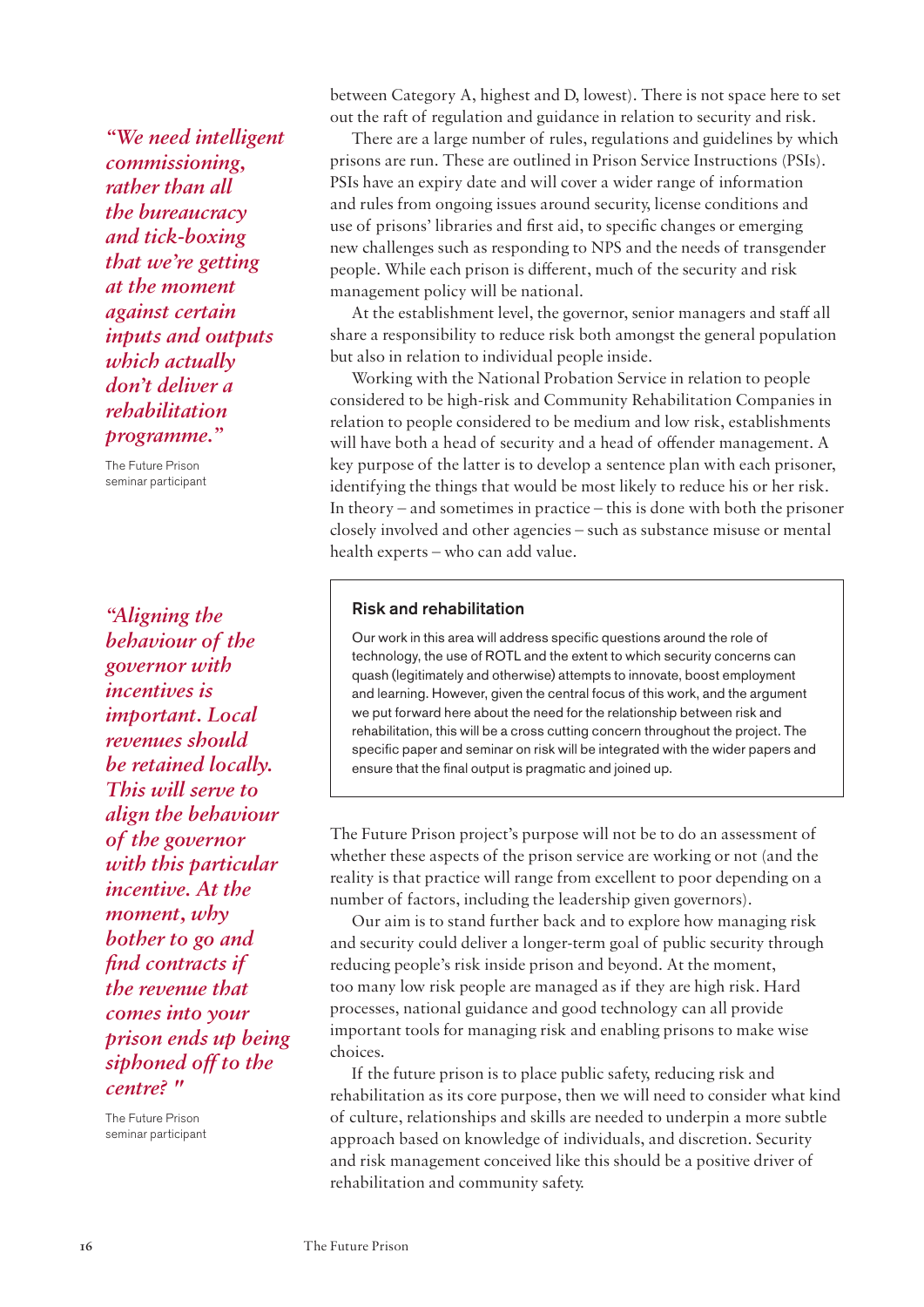*"There's a danger potentially that we lose what works. We've established what works, we see those good practices, and without some form of centralisation and regulation is there a danger indeed that we lose some of what works?"*

The Future Prison seminar participant

*"The Academy structure has really freed Heads to be able to manage their own schools in the way they feel fit. A weak Head or a weak leader will fail whatever the structure. Being free from central direction is not going to make a prison necessarily great. We need great leaders in our prisons and we need great governors. Weak leaders will still fail."*

The Future Prison seminar participant

## 2 Leadership, Autonomy and Devolution

"We've reached the point where someone in Whitehall is sitting around deciding how many jigsaws a prisoner should be able to keep in his cell, how many sheets of music they can have in their possession  $-12$ , in case you're wondering – and even how many pairs of underpants they're allowed. Think about the kind of morale-sapping, initiative-destroying culture this can create in an organisation…I want the leadership team of a prison to be highly-motivated, to be entrepreneurial and to be fired up about their work, to be a team who don't ask permission from the centre every time, but are just empowered to get on and try something new."

#### Prime Minister, David Cameron, Party Conference speech, February 2016

Prison governors inhabit a strange world in relation to power. On the one hand – frequently still referred to as 'the No  $I'$  – they work in institutions that are extremely hierarchical in nature. If you want something done in most prisons the say so of the governor is usually necessary, if not always sufficient. They can be 'responsible' for over 1,000 people in their care hundreds of staff, numerous contracts and budgets that run in to millions of pounds. On the other hand, many of the decisions that impact directly on the culture, day-to-day operation and changes within a prison are made by someone else and/or set within a detailed and highly bureaucratic national framework.

This includes, to some degree, what grades of staff are needed within the institution (set by the benchmarking process), whether and which, in lower category prisons, some of those in custody are allowed to work outside under release on temporary licence (ROTL) and the nature of the earned privileges scheme used to incentivise progression and good behaviour. They will also have limited say as to who their prison is contracted to in relation to prison education, provision of food and energy (after staffing, their largest cost centres) and their health and substance misuse providers. Budgets are largely managed centrally with many national rules on procurement and many governors can share perverse and delayed decisions being made as a result, even on small transactions.

The negative (and positive) impacts of this centralisation will be explored by the Future Prison project. This is not all unwise; there are security considerations about what goods and services should be allowed in and there are economies of scale to be gained in large-scale contracting, although this raises the far bigger question of how value is measured.

There may be wider benefits to devolving commissioning and allowing governors to – within the ring-fenced budget – have more discretion on how he or she spends it. So for example, could more local commissioning of food, bring added and shared value in terms of community support, local business partnerships, employment and skills? Could more local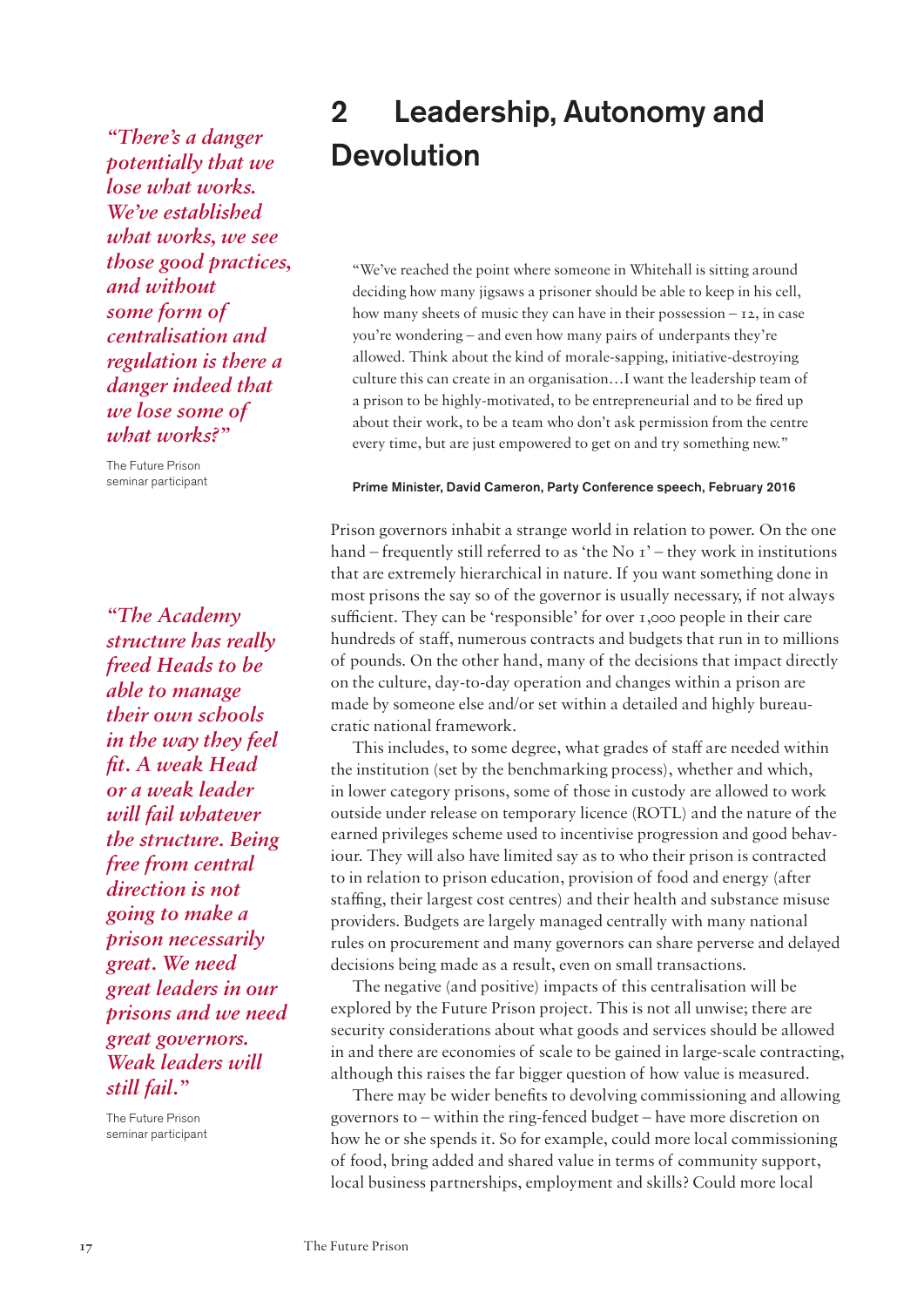contracts increase community engagement with service users and boost potential employment?

#### Some questions: Leadership

- **•** With rehabilitation as the central mission for all prisons, what core competencies and behaviours do future governors need?
- **•** What does 'good' look like in the future prison, what should be measured in order to drive performance and can the number of measures be limited?
- **•** What policies and objectives should continue to be set centrally from NOMS and what should be set locally by a governor and his/her local prison board?
- **•** What are the main constraints to governor autonomy today; what could this include that it does not currently include; and what should be its limitations?
- **•** What can we learn from leadership research and models in other services and sectors? For example, from academies, other public services or the private sector?
- **•** What should the future prison senior management team look like?
- **•** If local prison boards are become the norm, what will be their purpose and, with rehabilitation as a central mission, who might usefully be included as members?
- **•** How can governors better evaluate risk versus innovation and can anything be done to make the public more understanding of this trade off?
- **•** What is the right reward structure (pay, bonus, terms and conditions, length of tenure) for future prison leaders?
- **•** What should be put in place to ensure that becoming a future prison leader is seen as an even more attractive career choice? From where might future prison leaders be recruited?

 Whatever the merits of these arguments, there seems to be widespread agreement that the current system of centralisation catches all and is ultimately inefficient.This leaves governors with little discretion or ability to do what suits his or her prison or be able to adapt to what can be rapid changes in needs or opportunities.

The government has announced increased freedoms for all establishments based on its Incentive Earned Privilege Review. It has also proposed that some of the restrictions on ROTL be lifted, in recognition that enabling people to get used to working outside can be a valuable part of their resettlement and contribute to the rehabilitation process.

The creation of reform prisons and the forthcoming Prisons Bill, coupled with clear messages from NOMS' leaders and the Secretary of State, ushers in more profound changes. This includes greater governor autonomy, with budgets devolved to executive directors overseeing one or more prisons, greater freedoms on profile staffing and more say on contracting some services.

The Future Prison project will consider these issues alongside the question of autonomy under three broad themes: what this means for leadership, what this could mean for national and local commissioning;

*"If the line with Whitehall becomes more dotted and you're giving a local prison governor more responsibility and resources that he or she needs to be accountable locally, there needs to be some sort of structure in place as you have with an academy prison or a foundation hospital or indeed a business. This should assembles locally the array of skills that are appropriate to that particular prison."*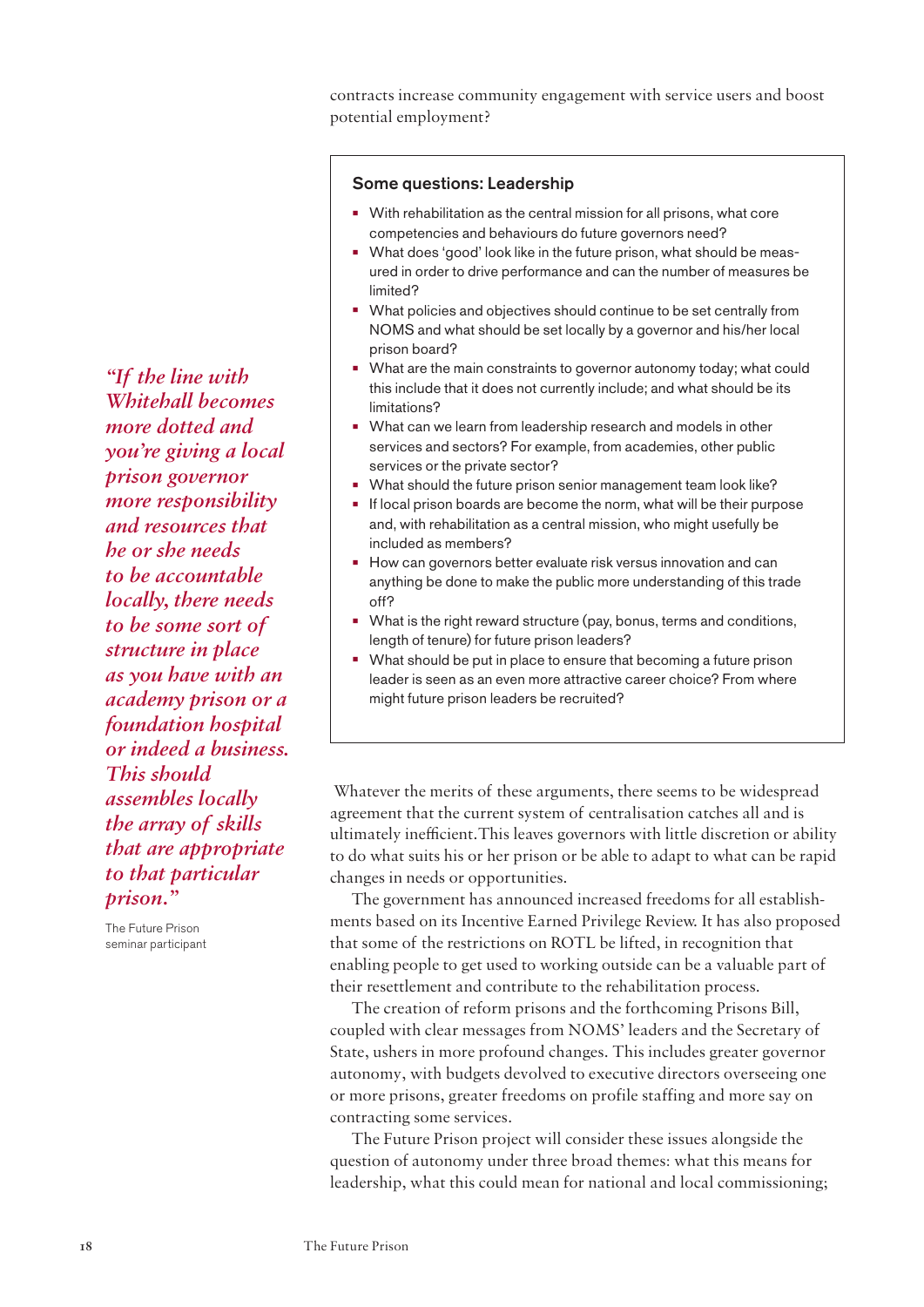and how greater autonomy could sit within the wider issue of devolution of public services. These issues will form the bulk of our work.

#### Leadership

Our leadership focus will be around the individual capabilities that governors and senior management teams may need in the future. It will look at what kind of governor the future prison system needs and the risks and challenges of greater freedoms; not least to governors' themselves who currently rely heavily on regulation and support from the centre. Central to this is the balance of national and local control. Autonomy is not inevitably a 'good thing'; poor governors will not necessarily achieve better outcomes, just as good governors do comparatively well under a centralised system. But it suggests that prison leaders may need to become more outward and downward facing, rather inward and upward facing.

We will explore, with governors and through fieldwork in prisons, issues around innovation and risk and the need for 'prison craft', that gets the basics right, to be protected as governors take on a different role. We will consider what this then means for the routes that governors come through and the training, development and wider skills needs they may need to call upon. This will be linked to the question of whether, in addition to being able to appoint and profile staff, governors should have greater control of larger commissioning decisions and what role a new incentives and measurement framework would play alongside local prison boards.

#### Some questions: Autonomy

- **•** What are the current divisions between central control and local discretion and what are the advantages and disadvantages of this when it comes to rehabilitation?
- **•** How is risk shared under the current arrangements, what concerns would greater autonomy bring and how could these be mitigated?
- **•** What targets and incentives do governors currently have and how do these drive behaviour?
- **•** What changes would the future governor be able to make in relation to his or her workforce, including how they are profiled across the establishment, trained and developed?
- **•** How much of governors' time is spent on managing contracts with external suppliers and what choice does she or he have over these?
- **•** How could local decision making on contracting add value and what would be the down sides?
- **•** What kinds of people, skills and organisations would governors like to be able to draw on and could these constitute future local boards?
- **•** If governors are to have greater freedoms to innovate, what would the priority be and what kinds of partnership are needed?
- **•** How could autonomy change prison culture?
- **•** How could greater governor autonomy change the mature of what happens to people when they leave custody including the work of the Community Rehabilitation Companies and what is the governor's role in this?

*"Could governors have more discretion than they do now over the rates of pay?"*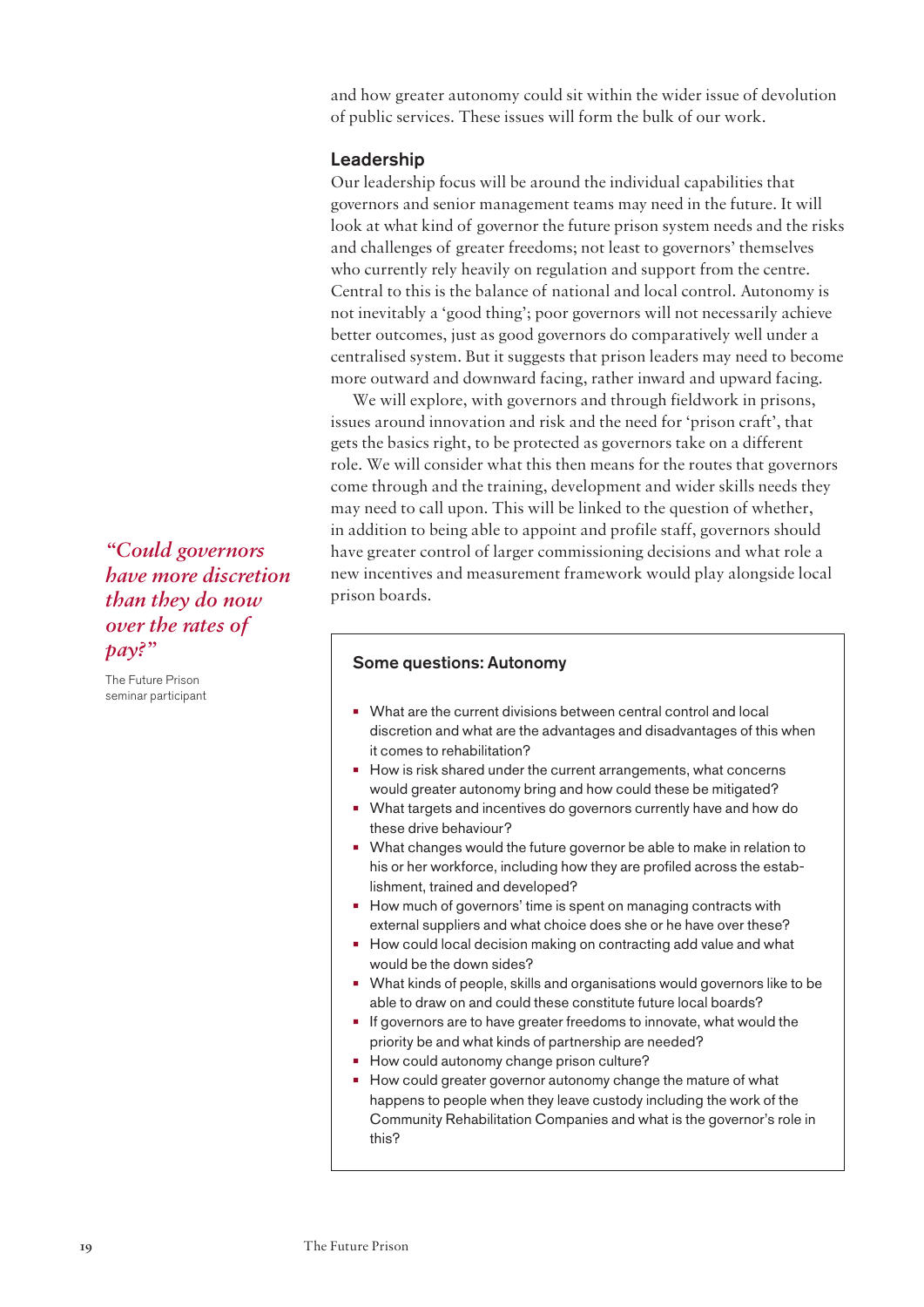Although local authorities do have duties as regards to the youth estate, adult prisons have historically, since the late nineteenth century, been highly centralised. Some precedent has been set through the Care Act, which has meant that, since April 2015, councils are responsible for assessing and meeting the social care needs of adults while in custody and on release.

#### Devolution

What is not clear is the extent to which autonomy for prisons could be coupled with devolution of commissioning to a local or regional level. We will consider the changing governance landscape, including the Cities and Local Government Devolution Bill 2016, and could mean for prisons.

The Bill is designed to devolve more power from central to local government through introducing directly elected mayors to combined local authorities in England and Wales and to devolve housing, transport, planning and policing powers.

The Bill is an 'enabling' piece of legislation that requires negotiations to take place between central government and local authorities (or groups of local authorities) to agree devolution deals, which would cover any transfer of budgets and/or powers. The idea is that by pushing decisions down to the regional or local level, public services would be better placed to respond to local need and forge stronger relationships with the communities they serve.

The 2015 Queen's Speech announced that directly elected mayors would be able to undertake the functions of Police and Crime Commissioners in England. In London, the roles of police commissioner and mayor are already combined and Greater Manchester is following suit.

#### Cities and Local Government Devolution Bill

In November 2015, the first devolution deal was made between the government and Greater Manchester. Sheffield, Leeds and Cornwall followed. Other areas proposing devolution:

- **•** The North East Combined Authority
- **•** The Liverpool City Region
- **•** London boroughs (putting forward plans for sub-regional devolution within London)
- **•** Derbyshire and Nottinghamshire
- **•** The Tees Valley Combined Authority
- **•** The West Midlands; Leicestershire
- **•** Hampshire and the Isle of Wight; Gloucestershire; Lincolnshire;
- **•** North Yorkshire and East Riding of Yorkshire;
- **•** West of England (Bristol and surrounding area)
- **•** Surrey and Sussex
- **•** Greater Essex
- **•** Suffolk

*"Could future prison boards support broader strategy, leadership and governance that invest upstream in crime prevention and to reduce reoffending and to reduce the cost of crime? Could this include pool budgets and joint procurement of local - goods and services?"*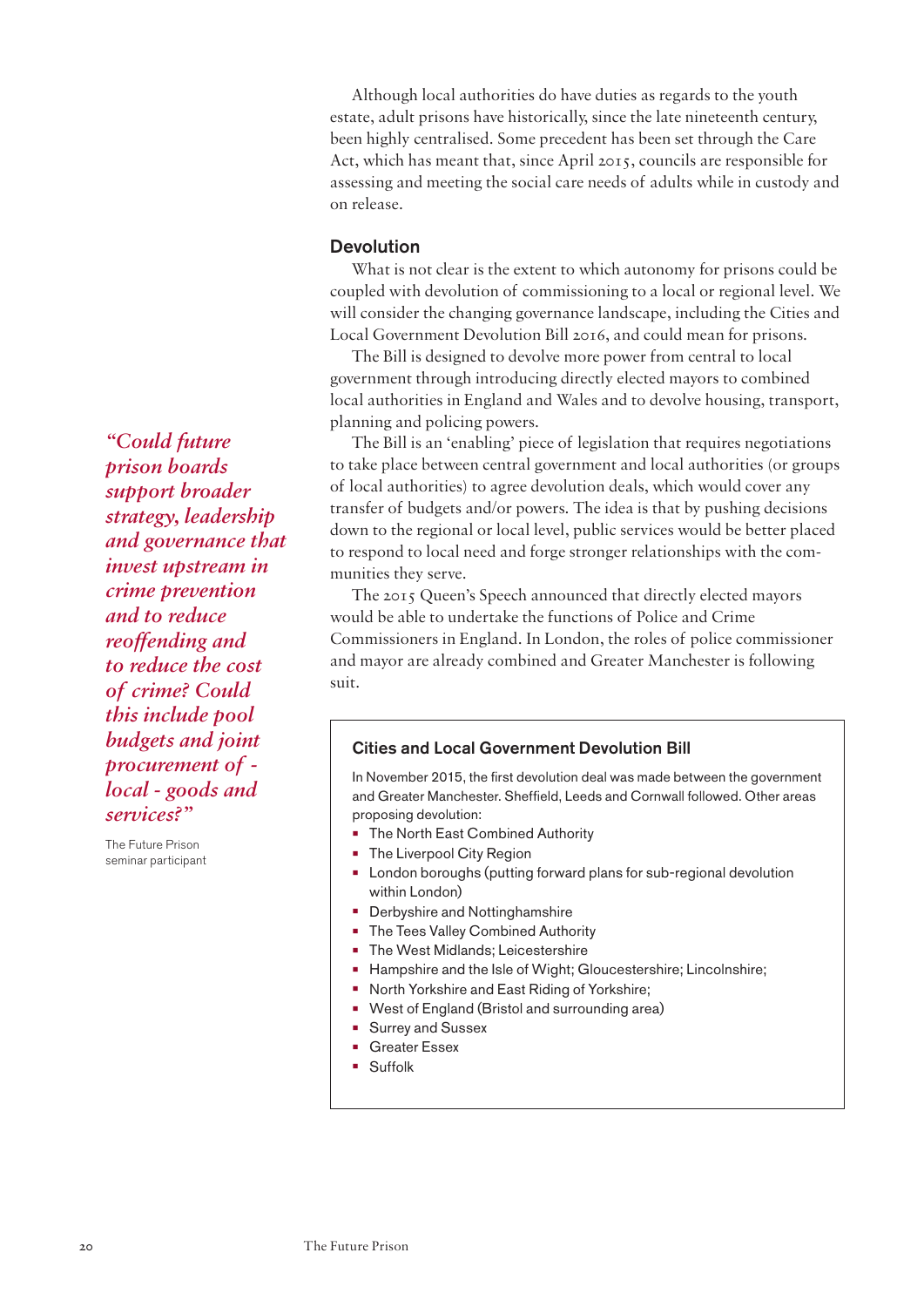As more areas develop devolution deals it is unlikely that this will provide the only model; some areas have already agreed to retain their PCC alongside a mayor and the future is likely to be characterised by a mixture of settlements.

The Future Prison project will consider whether in addition to greater autonomy, there may be more radical changes that integrate prisons into a wider local, regional or sub-regional arrangements which take a more strategic approach to how criminal justice services and related interventions can better meet the needs of their communities, invest-up stream and pool resources. In developing our thinking we can safely assume that the future prison will be a far more place-based institution that will need to take into account local contexts. Our role will be to understand the varied approaches emerging and consider which best would support prison leaders in their mission

While the evidence base for 'what works' in enabling those people in custody to make the best of their time inside and progress on release remains relatively weak and contested, there is a broad consensus that learning – in its widest sense – is critical alongside employability skills *"What role would* and assistance finding work on release.

#### Some questions: Devolution

- **•** What are the current divisions between central control and local discretion and what are the advantages and disadvantages of this when it comes to rehabilitation?
- **•** How much of governors' time is spent on managing contracts with external suppliers and what choice does she or he have over these?
- **•** What kinds of people, skills and organisations would governors like to be able to draw on and could these constitute future local boards?
- **•** If governors are to have greater freedoms to innovate, what would the priorities be and what kinds of partnership are needed?
- **•** How could greater governor autonomy change the mature of what happens to people when they leave custody including the work of the Community Rehabilitation Companies and what is the governor's role in this?
- **•** How might a devolved approach change the nature of the relationship between communities and both prisoners and prisons as an institution? In terms of sentencing, empathy and social value?
- **•** What models of accountability would be desirable and pragmatic?

*the city region mayors have post-2017? Will they see this area as a priority? What role will the police crime commissioners have? And will they share a governor's vision or have the skills needed?"*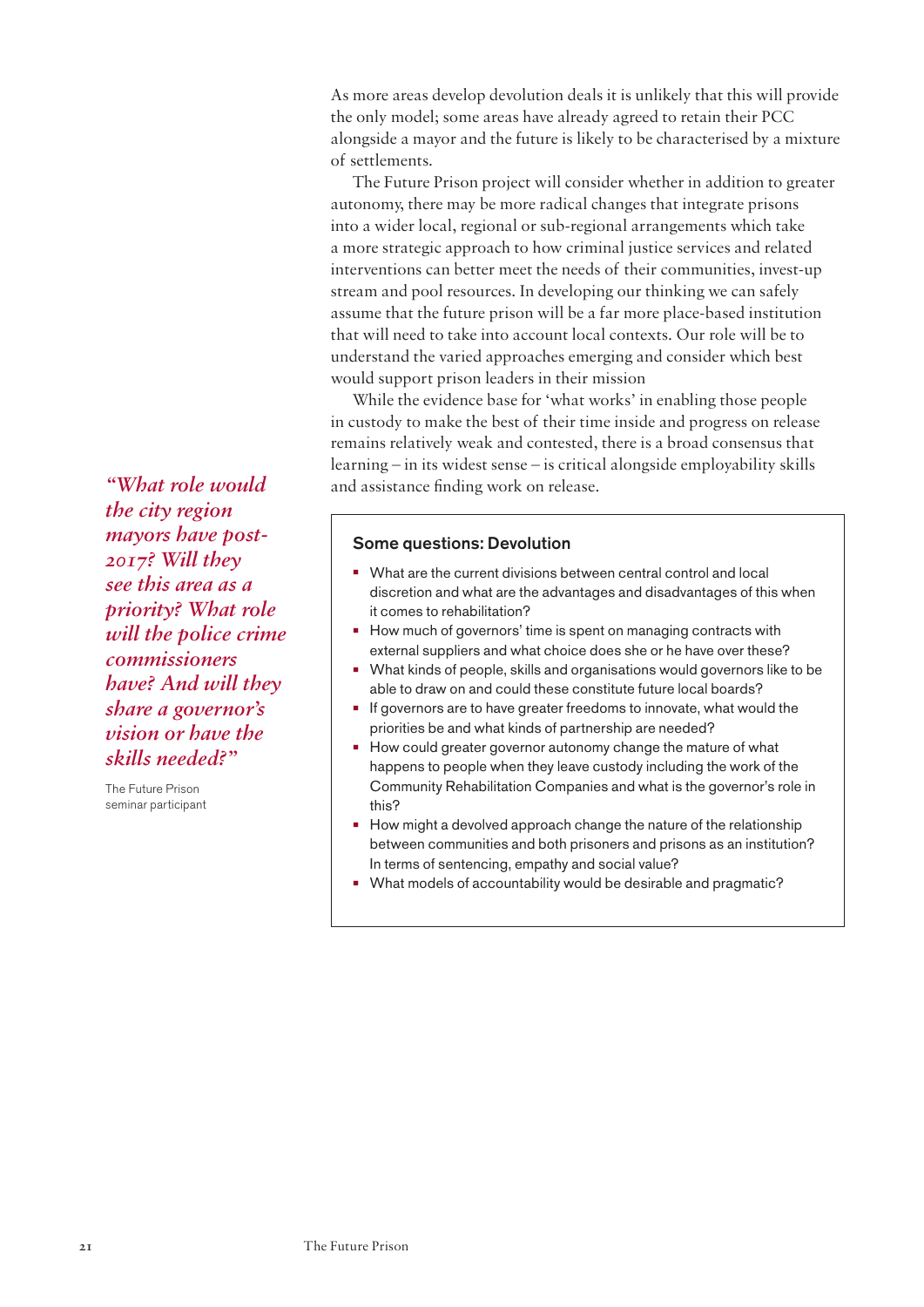### 3 Education and Employment

While an international study of prison education in  $20I3^{14}$  concluded that people who receive general education and vocational training are significantly less likely to return to prison and more likely to find employment than those who do not, there is considerable variation from nation to nation.

The latest HM Inspection of Prisons report, published in 2015, concluded that education in prison needed to be given a higher priority in response to 'dismal' learning outcomes noted by the inspectors. The report states that purposeful activity, which includes work, training and education, had the worst outcomes in 10 years and that purposeful activity was only good or very good in a quarter of prisons.<sup>15</sup> While there are examples of outstanding good practice (see HMP Hollesley), the quality, consistency and accessibility of prison education provision has for a long time been caught in a deadlock with providers arguing that they cannot access people, or the right people, to fill classrooms, and prison leaders often unable to respond to these issues or shape contracts.

#### HMP Hollesley

In January 2015, HMIP concluded that HMP Hollesley Bay learning and skills provision was 'Outstanding'.

The provider said success was down to having a clear strategy, understood and enacted by all levels, a proactive Governor and senor management team (on which the provider was represented) and a good working relationship with the prison. The provider approach emphasised:

- **•** A Whole-prison inclusive learning culture;
- **•** Aspiration
- **•** A joined-up approach
- **•** Engagement and progression
- **•** Embedded learning
- **•** The learner voice
- **•** Peer observation
- **•** Substance and evidence
- **•** Support with learning difficulties
- **•** Employability

Source: Prison – the Facts, Bromley Briefings Summer 2015. Prison Reform Trust.

15. HMIP (2015) HM Inspectorate of Prisons, Annual Report 2014/15

#### *Prisoners' Education Trust*

*(PET) offer access to distance learning, arts and hobby materials, and advice and guidance to around 2000 prisoners every year, across the country. This method of learning allows prisoners who may not normally be able to attend classes for security reasons, or whose education has been disrupted through prison transfer to study a wide range of courses that suit their interests and employment goals.* 

<sup>14.</sup> Rand (2013) Evaluating the Effectiveness of Correctional Education: A Meta-Analysis of Programs that Provide Education to Incarcerated Adults.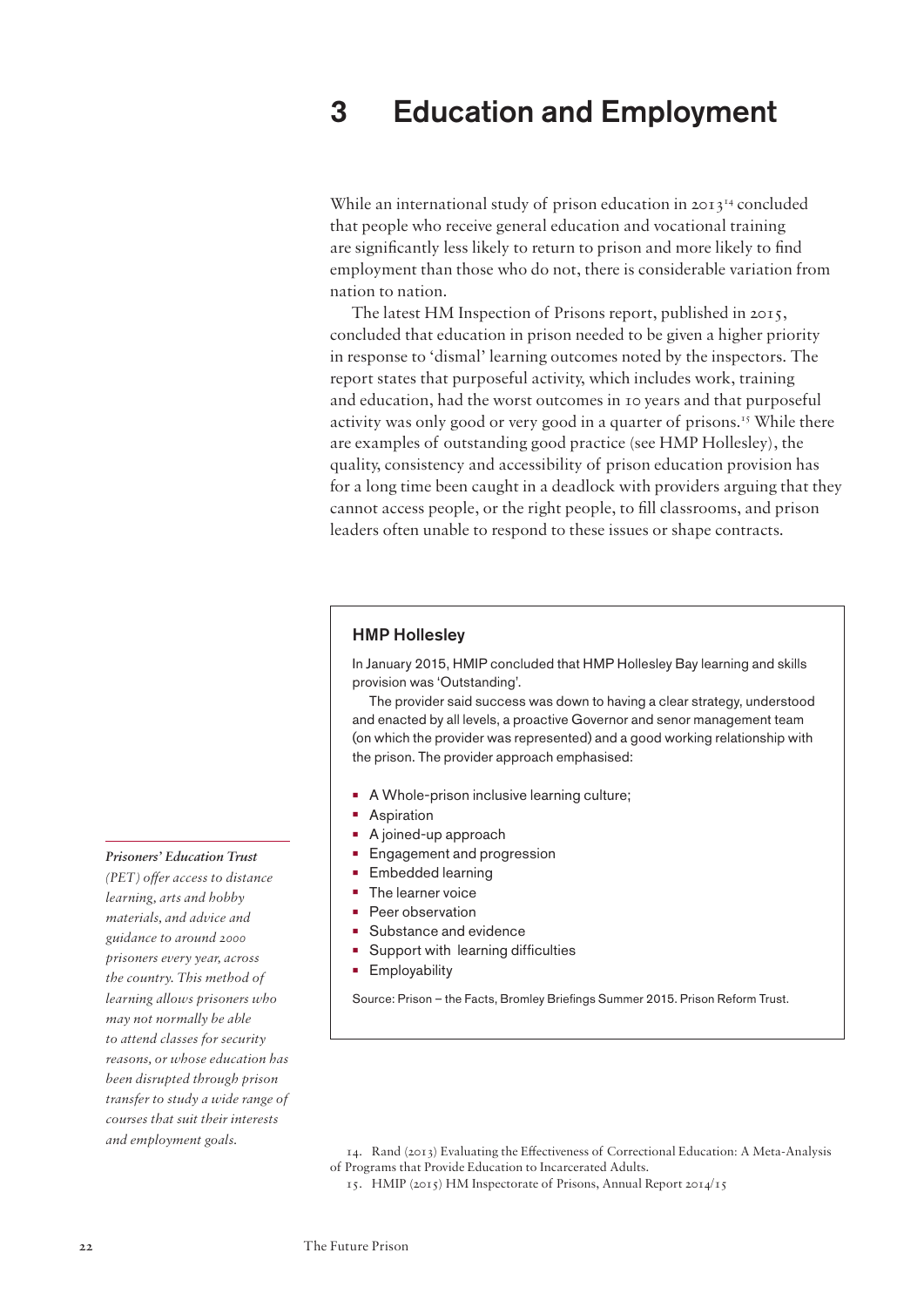Every prison currently has a learning provider contracted to deliver education courses, including basic skills in maths, English and vocational subjects such as customer service, catering and painting and decorating. In addition, most prisons work with Turning Pages, a peer-to-peer literacy scheme run by the Shannon Trust, and will also deliver some of their own courses.

There are additional programmes such as peer mentoring, which although potentially good for employability skills, tend to be driven by creating peer-to-peer schemes that can make prison life easier. One of the issues raised in the RSA's Transitions work was how training for peer work could be more ambitious and linked to real jobs on the outside and that there needed be a culture of higher aspiration around progress and quality of provision.

These issues are echoed in the Business, Innovation and Skills Committee review of basic skills in addition to many people in custody doing irrelevant qualifications and being required to repeat courses (to the benefit of providers and at a cost to the tax payer).

The Committee also raised concerns about governors' 'distance' and lack of input into what happens in his or her classrooms.<sup>16</sup>

#### Employment

Prisons provide a range of employment opportunities. Some of these jobs may be 'core' prison work such as cleaning, catering and peer roles. Others will be delivered as contracts through One3One solutions, a part of the Ministry of Justice, which according to its website has 450 different contracts within the estate.

An issue that has been raised with us is the extent to which these contracts are able to provide 'real world' skills, and the tendency for too many contracts to involve very low skill activities that provide cheap labour but do not enhance employability. In addition, a substantial amount of any profits do not stay local so cannot be reinvested in the prison.

Of course, there are many governors who forge their own relationships with employers. Some of this provides good examples of partnership working (for example the work done by Timpson and the likes of Summit media, which until recently worked with HMP Humber and employs people on release). There are also examples like the Clink, where governors – in this case Peter Dawson when he was governor at HMP High Down – incubate and support new kinds of social business. Even the best of these would probably agree that at the very least partnership working with employers could be made easier.

The Future Prison project will not rehearse all these challenges but rather focus on where we can build on the education review recently completed by Dame Sally Coates and learn more about the kinds of strategies most likely to engage employers at scale and on an ethical and sustainable basis for all concerned.

*The Rand study - Employment after release was 13 percent higher among people in custody who participated in either academic or vocational education programs than those who did not. Those who participated in vocational training were 28 percent more likely to be employed after release from prison than who did not receive such training.* 

<sup>16.</sup> House of Commons (2014) Business, Innovation and Skills Committee Adult Literacy and Numeracy Fifth Report of Session 2014–15.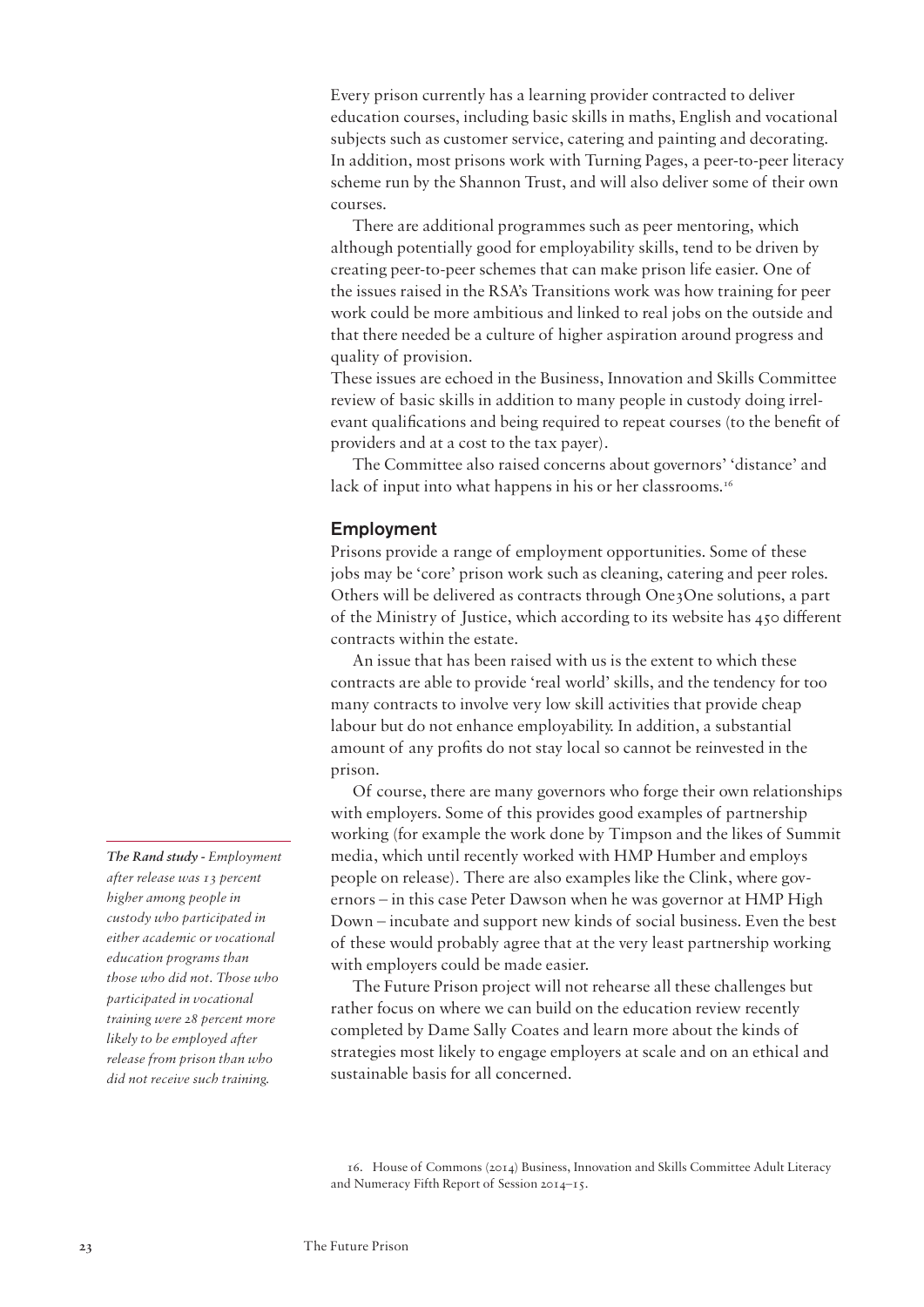*"We should look at sponsorships where big companies, literally sponsor prisoners. Other companies can do that: we'll supply the work, we'll supply the training and you keep to your sentence plan, you get off your drugs, you pass your tests. We'll hook up with probation. We will give you a genuine opportunity for employment on release."*

The Future Prison seminar participant

#### Some questions: Education and Employment

- **•** What are the arrangements in relation to work and education and what advantages and disadvantages do these have in terms of progression and rehabilitation?
- **•** How would the rehabilitative not for profit prison support progress in education and employment?
- **•** How will the education review change the context and what challenges and opportunities does this bring?
- **•** What are the strengths and weaknesses of current commissioning arrangements and how could greater governor autonomy change this for the better?
- **•** What approaches in both education and employment best meet the needs identified in the education review: rigour, improving basics and enabling aspiration and progression (including when people move)?
- **•** What role do employer partnerships have to play and how should they be structured to best support real work skills development and future employment?
- **•** Is there a role for apprenticeships and other forms of vocational training at scale and how can these be linked to local employers and education providers?
- **•** What kinds of partnership would support education and employment, what criteria may drive these and how could these relate to future prison board structures?
- **•** What are the ethical considerations in relation to employment in prison and how can these drive change?
- **•** How can the workforce and the families of those in custody benefit from new approaches to education and employment?
- **•** What role do social enterprises and business have to play in supporting those who may never be able or willing to work for an employer?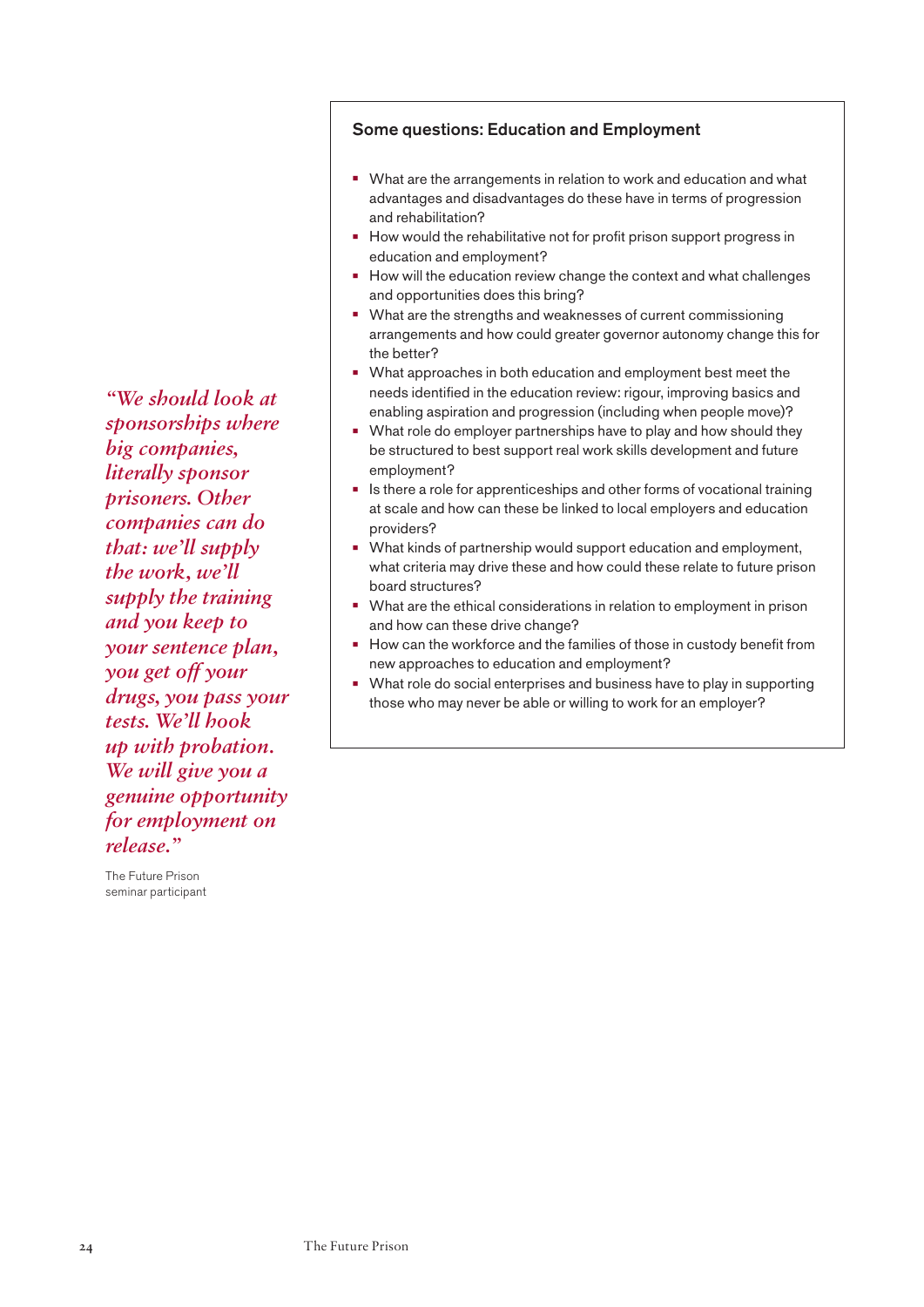### 4 Health and Wellbeing

*"A significant number of those who are in prison are people who suffer from mental illness, personality disorders, or other conditions, which genuinely require a therapeutic response. Of course, in many circumstances, they will have to be in secure accommodation, whether that's a secure hospital or prison, because of the risk that they pose to others. But a therapeutic response, a cleareyed one, not a soft one, is often the answer."* 

The Future Prison seminar participant Prisons are not healthy places. Their populations are more likely than the general population to have poor health before they come into custody, as well as poor diets, mental health problems and substance misuse issues.<sup>17</sup> This is particularly true of those who tend to return to prison again and again; for this reason, health provision available in both custodial settings and when people are released needs to be considered as does the relationship between the two The health needs of offenders in the community are even worse than those within prisons; when someone goes to prison one of the first things that happens is a health screening. This is something that has been, until recently, absent in the community and which the Liaison and Diversion project (see below) seeks to address.

In law, those held in prison should be able to access the same healthcare as people living at home and should experience a seamless service when being released. The commissioning arrangements that seek to achieve these goals are complex and in a state of flux following recent NHS reforms but will be need to be considered in relation to both greater prison autonomy and potential devolved models.

#### Health needs

- **•** 64 percent of prisoners reported having used drugs in the four weeks before custody.
- **•** 14 percent of men and women in prison are serving sentences for drug offences.
- **•** Diverted prescription medication is reported in the majority of prisons.
- **•** A recent study found that 25 percent of women and 15 percent of men in prison reported symptoms indicative of psychosis, compared to 4 percent of the general public.
- **•** 62 percent of male and 57 percent of female sentenced prisoners have a personality disorder.
- **•** 49 percent of women and 23 percent of male prisoners in a Ministry of Justice study were assessed as suffering from anxiety and depression (compared to 16 percent of the general UK population).

Source: Prison – the Facts, Bromley Briefings Summer 2015. Prison Reform Trust.

17. Prisons the Facts op cit.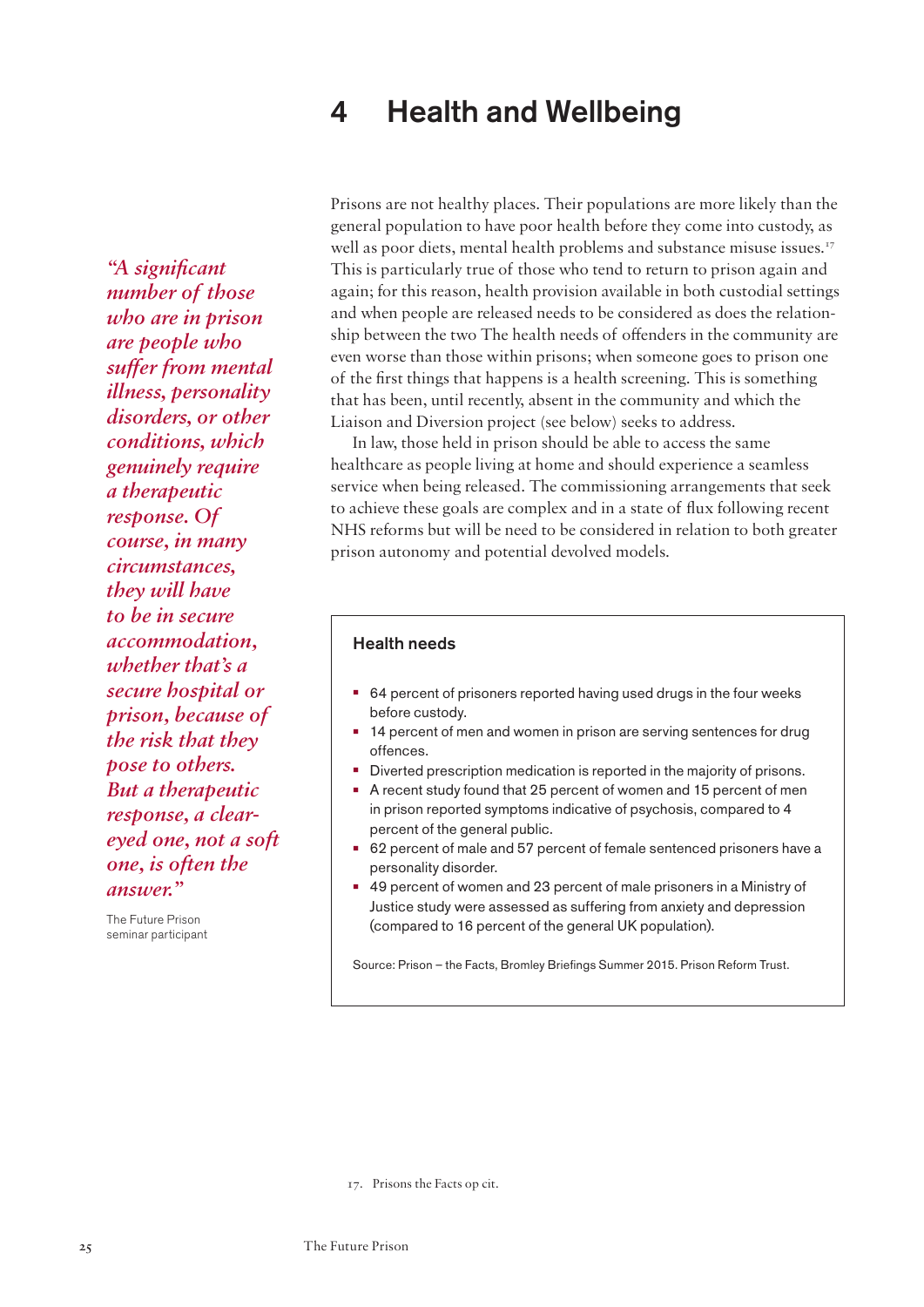#### **Commissioning**

In 2012 the Health and Social Care Act introduced new duties for NHS England to commission certain services instead of clinical commissioning groups (CCGs). These include people in prison and children in secure centres amongst others. Health and justice services are commissioned by 10 area teams on behalf of the 27 area teams across England.

From April 2013, NHS England became responsible for commissioning of all prison health services (with the exception of emergency care, ambulance and out-of-hours services), including young offender institutions. This expanded coverage to include secondary care, public health and substance misuse services in addition to the medical, dental and ophthalmic services already in place.

Overall contracting intentions and joint working agreements are agreed through a partnership agreement between NHS England, the National Offender Management Service (NOMS) and Public Health England (PHE). In relation to young offenders institutes and secure children's homes, NHS England works with the Youth Justice Board and local authorities. Their remit is to understand the health needs of young people in the secure estate, and to ensure their physical, substance misuse and mental health needs are met.

In addition, the NHS is the lead agency rolling out the Liaison and Diversion initiative, which aims to identify, assess and refer people with mental health, learning disability, substance misuse and vulnerabilities when they first come into contact with the criminal justice system. Created in 2010, the scheme has been piloted in 10 areas since 2014 and is being rolled out nationally.

Liaison and Diversion aims to ensure that people's needs are identified and met, through early assessment and support links into appropriate services. It aims to provide information to the police and the courts so that they are able to make informed decisions about charging, sentencing and post-sentencing services. More challengingly, it also aims to divert people within and beyond the justice system.

The process does not always involve replacing sanctions; rather to provide a greater range of alternatives at any point throughout the journey.

More broadly, offenders in the community are generally expected to access the same healthcare services as the rest of the local population. Since April 2013 Clinical Commissioning Groups (CCGs) have been responsible for commissioning the majority of these services (including mental health services) with local authorities responsible for commissioning public health services, including drug and alcohol services. Health and Wellbeing Boards develop Joint Strategic Needs Assessments (JSNAs) to inform Health and Wellbeing Strategies, which in turn inform local commissioning of services

The Future Prison project will explore how the different commissioning models do (and do not) fit together to meet the needs of the prison population and the tens of thousands of people being released each year, a substantial number of whom will have continuing acute health needs.

We have chosen to focus on health and wellbeing for three reasons. First some of the health needs of service users can be addressed effectively within prison (with some significant challenges, not least of which is how these continue on release). Secondly, because, as seen above, prisons

 *"We need a fully integrated [drug and alcohol] treatment and support system. We need to make sure that we're thinking about harmful behaviours and how we work with people who aren't dependent as much as we are working with people who are dependent, but joining that up with issues around mental health, physical health, health and wellbeing."*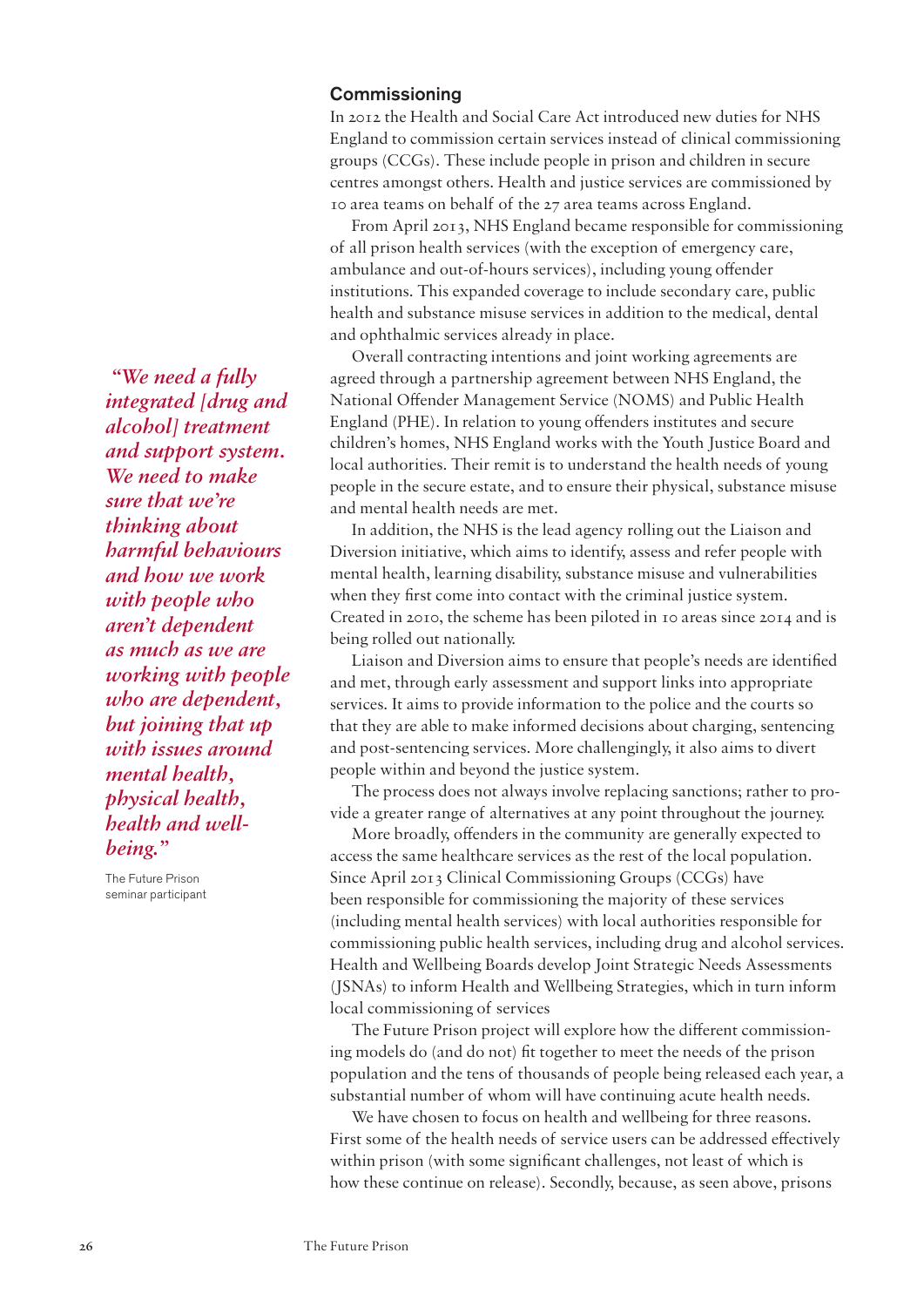are experiencing particularly worrying problems in relation to safety in custody, driven to some extent by changes in drug use. Third, as it suggests wellbeing implies far more than basic health and – for us – encapsulates many of the needs that need to be met by 'through the gate' services – such as housing – that are not covered in detail here.

The process does not always involve replacing sanctions; rather to provide a greater range of alternatives at any point throughout the journey.

#### Some questions: Health and wellbeing

- **•** How would a rehabilitative not for profit prison improve wellbeing inside and out?
- **•** What are the current models of commissioning and what advantages and challenges to they bring?
- **•** What are the trends in relation to wellbeing including substance misuse, prevalence, NPS, IPEDs drugs and mental health?
- **•** What institutional/cultural and individual barriers are there to supporting wellbeing and recovery; for example workforce skills and attitudes, competing demands etc?
- **•** What is the experience of people leaving custody and in particular the role of the CRCs in relation to wellbeing service, SMS and mental health provision?
- **•** What role could and should the liaison diversion arrangements bring?
- **•** What difference could autonomy make?
- **•** What could a more sensible devolved set of responsibilities look like in relation to wellbeing and can these build on the Care Act changes?

*"We need to help prison staff themselves to understand the importance of education programmes, of confidence building programmes, of dealing with mental health and wellbeing; thinking about issues around drug and alcohol addiction and getting those integrated into their thinking."*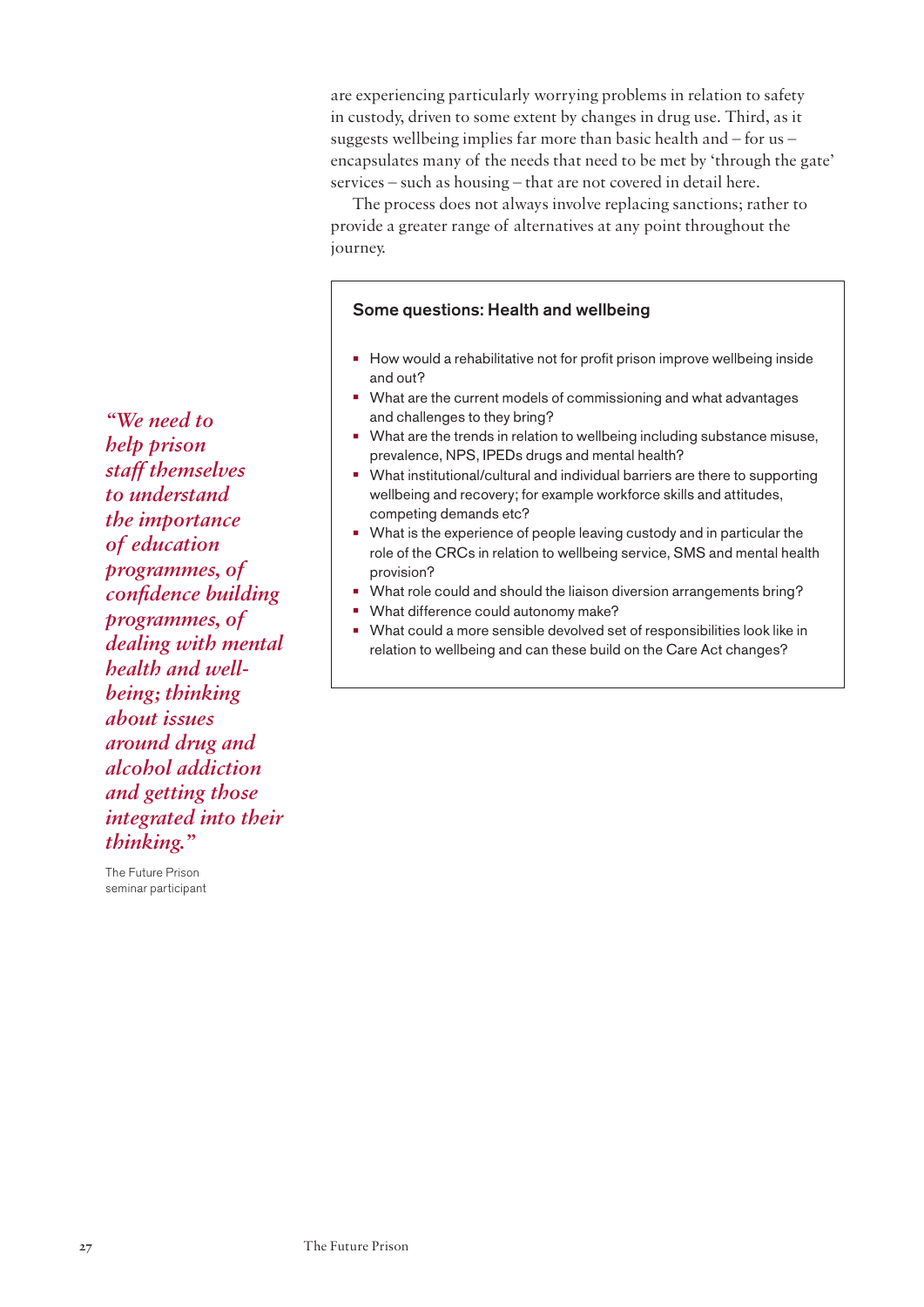### 5 The Rehabilitative Workforce

The latest figures for NOMS staffing (June 2015) states that there are just over 43,000 people working on a full time equivalent basis. This includes nearly 9,000 people working in the National Probation Service (NPS). Setting aside changes that have distorted the overall picture – such as the transfer of private prison and NPS staff – the reduction in NOMS staff numbers between 31 March 2010 to 30 June 2015 was 10,390 (or just over 23 percent).

Prison officers accounted for the largest reductions, falling by 4,550 (23 percent). This is perhaps not surprising; prison officers represent the largest group of NOMS staff at around 35 percent of the total. Prison operational support staff make up around 11 percent of the total, while national and regional NOMS staff represent nearly 7 percent, about two thirds of whom reside in NOMS headquarters in London.

 One of the toughest questions we will seek to address is what the future prison workforce may look like and what skills are required. Currently prospective prison officers do not require 5 GCSEs and receive only 6 weeks generic training – some of the lowest levels of training in the world. Our focus will be around prison 'staff' in the widest sense and how they can be recruited, trained and led to meet the needs of those in custody in a rehabilitative context.

There is also sensitivity around the potential growing skills deficit as people have left the service (with 3,710 leavers between June 2014 and June 2015, 1,500 of whom resigned and over 500 of whom were dismissed). Not all of these will be front line prison staff but the prison service has struggled in recent years to recruit in some areas.

There are many officers and operational staff who still see their work as a vocation and are passionate about the potential role that prison can play in changing people's lives. However, the changes made since 2013 through benchmarking have not been welcomed by many staff. Some feel the outcome – as well as fewer staff and lower staff to prisoner ratios – has been a deskilling of the prison officer role and a squeeze on middle grades.

Indeed, over the last 20 years, training for officers has not always kept apace with their changing role (there has been a recent extension to the basic training from six to 10 weeks). The role itself has changed markedly in the same period as it has adapted to try to meet the needs of a service that has become more complex (in its diversity and operational arrangements) and demanding (with overcrowding common in a prison population that has doubled since the early 1990s).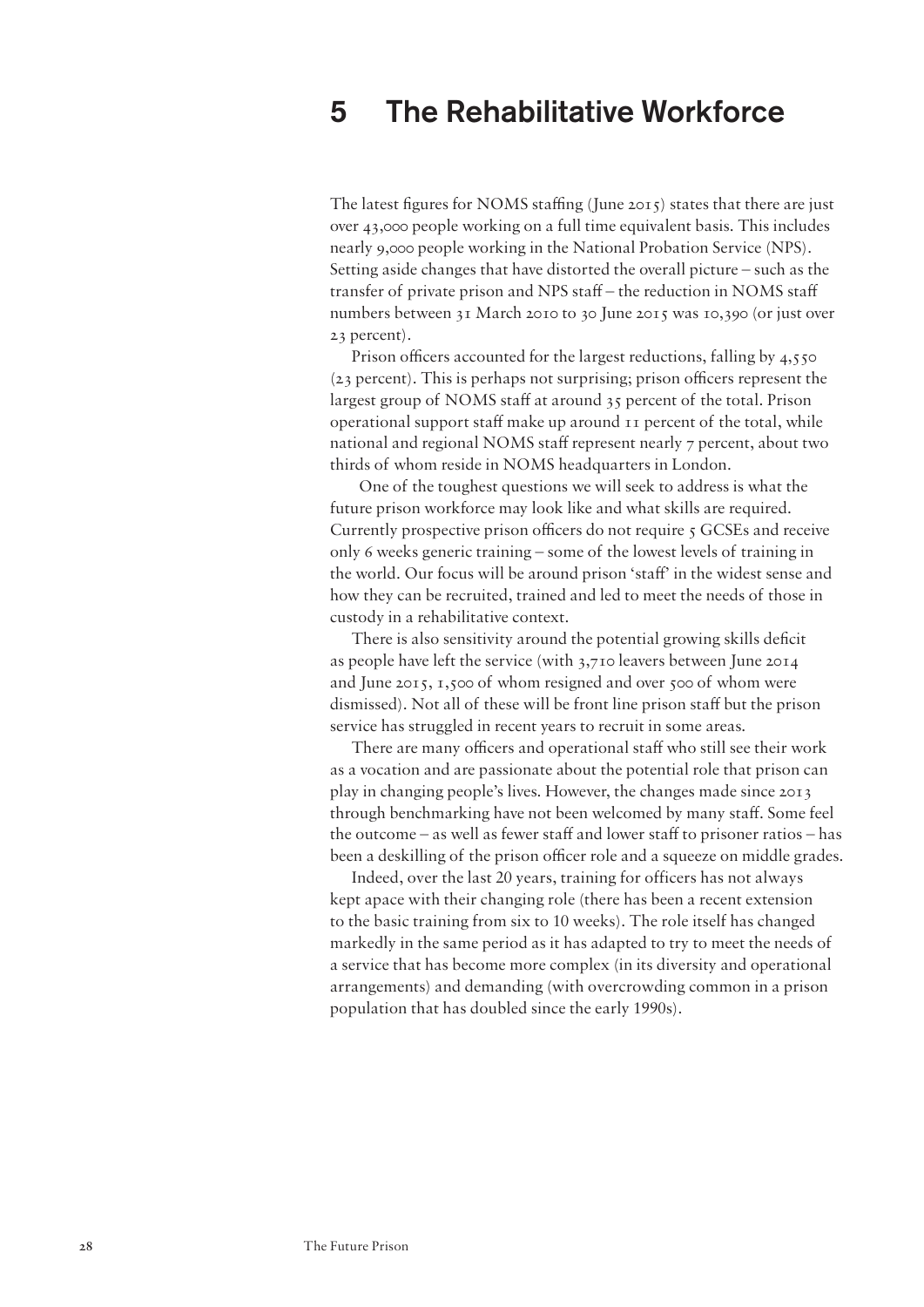*"Nothing makes a bigger difference in the lives of offenders and inmates than the personal relationship of a professional who wants to make a difference in their lives. We often want to shy away from the reality of the work [prison officers] do, the circumstances in which they operate, the challenges that they face. It's time that we put them, their work and their idealism at the forefront of public policy."*

The Future Prison seminar participant

#### NOMS Staffing

Most (nearly three quarters) NPS staff are female, women represent under 40 percent of the public sector prison workforce and HQ staff combined. Just over 50 percent of the new recruits into NOMS over the 12 months to 30 June 2015 were female.Since 2010 the demography of NOMS staff has shifted towards older age group and 67 percent of public sector prison service and NOMS HQ staff are over 40 years old.The ratio of prison officers to prisoners in 2000 was 1:2.9, by the end of September 2013 this had increased to 4.8 prisoners for each prison officer. In 2011 the average gross salary for a private sector prison officer was 23 percent less than public sector equivalents.

Source: Prison – the Facts, Bromley Briefings Summer 2015. Prison Reform Trust.

#### **Training**

Prison officer training aims to provide new prison officers with the core skills and knowledge they need to begin their prison careers.

Delivery is shared between prisons, a central training centre – the Prison Service College Newbold Revel – and/or one of 15 local training centres. A new officer will be on probation for 12 months and be expected to complete the CCNVQ Level 3 within a year of completing the eightweek course which covers:

- The Purpose of the Prison Service/Role of a Prison Officer/ Professionals Attitudes
- Interpersonal Skills
- All aspects of Security and Searching
- Understanding Self Harm
- **Diversity**
- Violence Reduction
- Substance Misuse
- Radio
- Interviewing and Report Writing
- Placing a Prisoner on Report/Adjudications
- **Escorts**
- Restraints
- Heartstart
- Public Protection

Many prison officers and operational staff will be working alongside a range of agencies – health, education, substance misuse services and charities – operating inside the prison. While some prisons make this work well, there can be tensions between the reasonable demands of agencies and officers' day-to-day operations. Much of this comes down to what is and what is not considered 'core business' as well as a lack of staff ownership of key areas of work and intervention. At best prison staff and external agencies work well with both a clear shared purpose of both what they want to achieve for those in custody and pragmatism about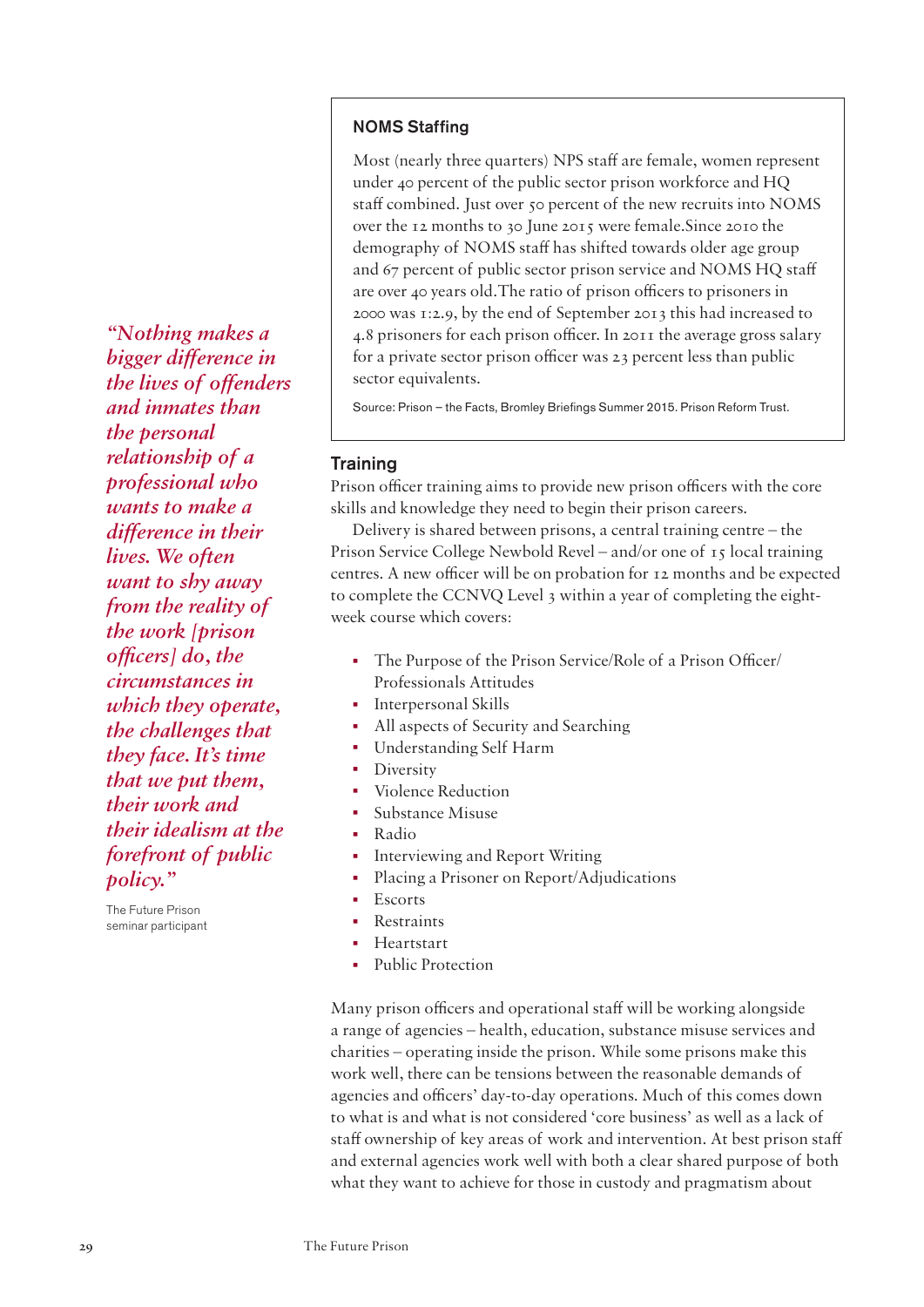some of the challenges. At worst, the lack of a shared culture, aims and working practices can be divisive and stall progress.

The Future Prison project will explore what kinds of skills and competencies are needed to strengthen people's chances of rehabilitation, their current skills base and the extent to which training and development is fit for purpose and/or may need to change in relation to a greater focus rehabilitation. This includes exploring the attitudes of staff to their roles, how they would like to see them change and what they hope to look for in their new more autonomous prison leaders.

#### Some questions: the rehabilitative workforce

- **•** What is the range of skills needed to support rehabilitation and to what extent are the current prison workforce recruited and developed on this basis?
- **•** If there is greater autonomy at the top, does this suggest a change of role also for the workforce and a new relationship between staff and prison leaders?
- **•** What are the current arrangements for meeting workforce needs, training and progression, how does this need to change and who would lead this drive?
- **•** How could future prison leaders strengthen rehabilitative culture and support their workforce in reducing risk and keeping staff and those in custody safe?
- **•** What kinds of capabilities and skills are needed and what is the relationship between this and greater autonomy and role of other agencies working within prisons?
- **•** What support do staff need from outsiders to help them in their role and how would staff be heard by new boards?
- **•** How can the workforce benefit from these changes and what challenges and obstacles lie in the way, including developing better progression routes within and without the prison service?
- **•** How can becoming a prison officer be a job of choice for more people so that prisons are able to recruit, retain and develop a stronger and valued workforce?

 *"The central problem in thinking about trust is that it can be misplaced: the trustworthy may be mistrusted, and the untrustworthy may be trusted…When we refuse to trust the trustworthy we incur needless worry and cost in trying to check them out and hold them to account, while those who find their trustworthiness wrongly questioned may feel undermined, even insulted, and ultimately less inclined to be trustworthy… the central practical aim in placing and refusing trust is to do so well, that is to align the placing of trust with trustworthiness."* 

Baroness Onora O'Neill Ashby Lecture, 2009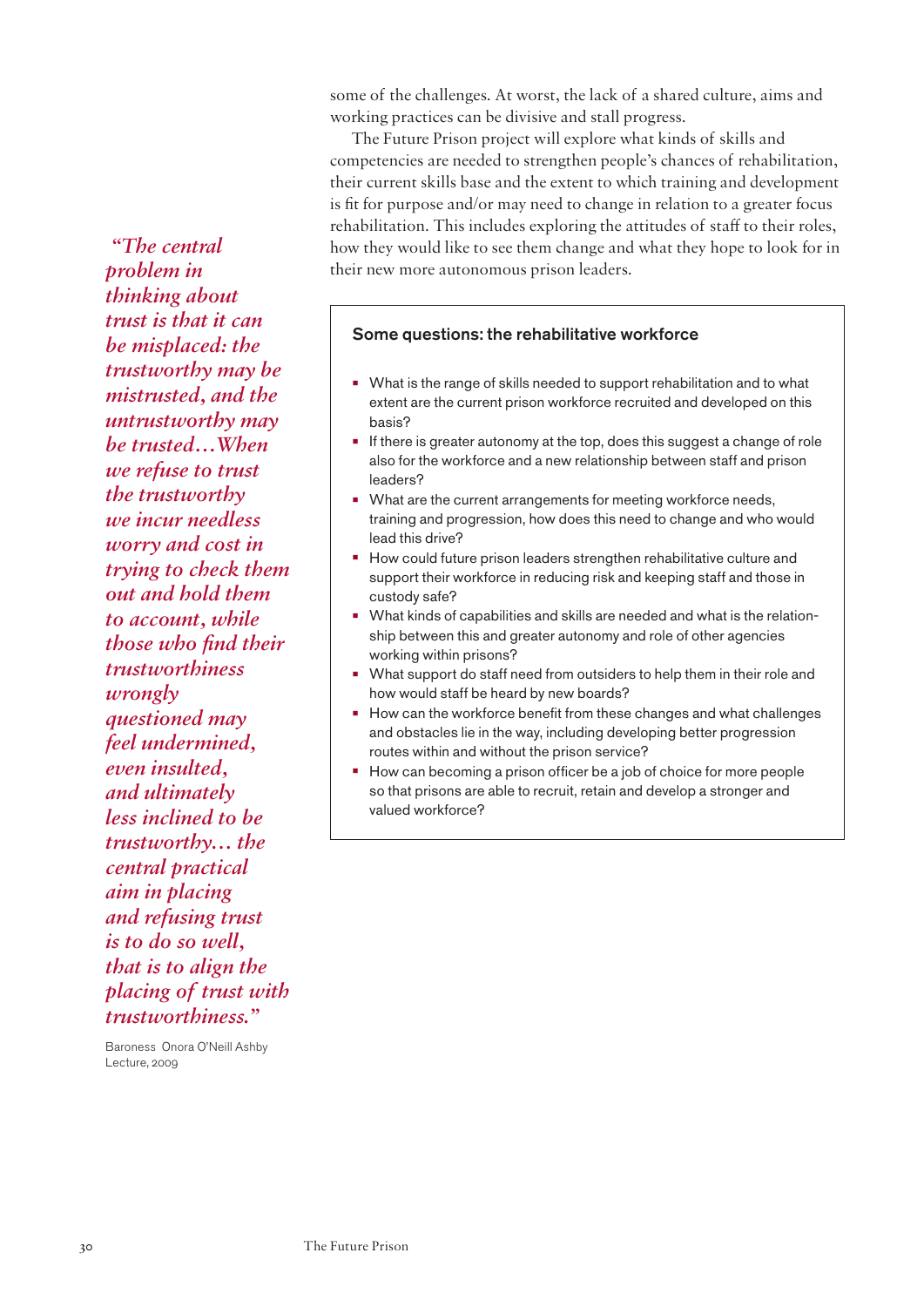#### *"Ask the prisoners for ideas. They've got millions of them."*

The Future Prison seminar participant

*"One of the principal achievements that has really contributed to the overall running of the prison, and achievements we've had, has been the creation of a prisoner council: an effective body for engagement and contribution from the guys that live within my prison. And I can't emphasise that enough."*

The Future Prison seminar participant

### 6 Service Users and Participation

Prisons are communities. They provide healthcare, education, accommodation, food and a range of other services on a 24/7 basis. Like all communities, they stand or fall on the nature of the relationships within these, the levels of trust between human beings and the extent to which people – staff, those in custody and visitors – feel safe and secure. They benefit from having leaders that know and understand the concerns of the people who reside there and – within constraints – seek to empower the population they seek to serve.

These issues are relevant to all prisons, including those who hold the most dangerous and disturbed people. In her influential work on the high security estate, Professor Alison Liebling uses Onora O'Neill's concept of *intelligent trust* to understand what drives radicalisation within prison. She concludes that people's sense of the levels of intelligent trust flowing within a prison can have major consequences for staff and those in custody.18 This concept is useful in broadly thinking about prison culture, the amount and quality of time that staff and people in prison spend together and how risk is managed. It has particular relevance to the importance of service user engagement.

#### Service Users and Public Services

In exploring this issue we will include those in custody and their families, as well as the wider role of the community. Our starting point is that effective engagement and participation are not 'nice to have' elements of prison culture but can play critical role in increasing levels of intelligent trust, in managing risk and rehabilitation and that the steady increase of initiatives based on peer-to-peer support, consultative forums and service user feedback should evolve to be core business for future prisons. There is now broad consensus that better public services require deeper engagement with their end users. This is based on evidence that achieving high-quality, responsive public services requires empowering service users as much as addressing their needs.Greater user involvement implies a rebalancing of the relationship between practitioners and clients. Done effectively, it enables commissioners to contract with more confidence, and creates a feedback loop between service providers and their clients that can identify problems, generate ideas and improve outcomes.

#### Peers in prison

There has been a substantial increase in peer schemes within criminal justice settings over the last decade and they are now commonly used in prisons in England and Wales.<sup>19</sup> Work by Leeds Beckett University reviewed existing schemes in relation to health and provides a useful outline of some of the generic existing peer led interventions and

<sup>18.</sup> Liebling, A. (2015) Butler Trust Lecture: Prisons, trust and the role of the prison officer. [Online] available at: www.butlertrust.org.uk/wp-content/uploads/2015/10/Alison-Liebling. pptx

<sup>19.</sup> Leeds Beckett University (2015) Peers in Prison Settings: Research Briefing.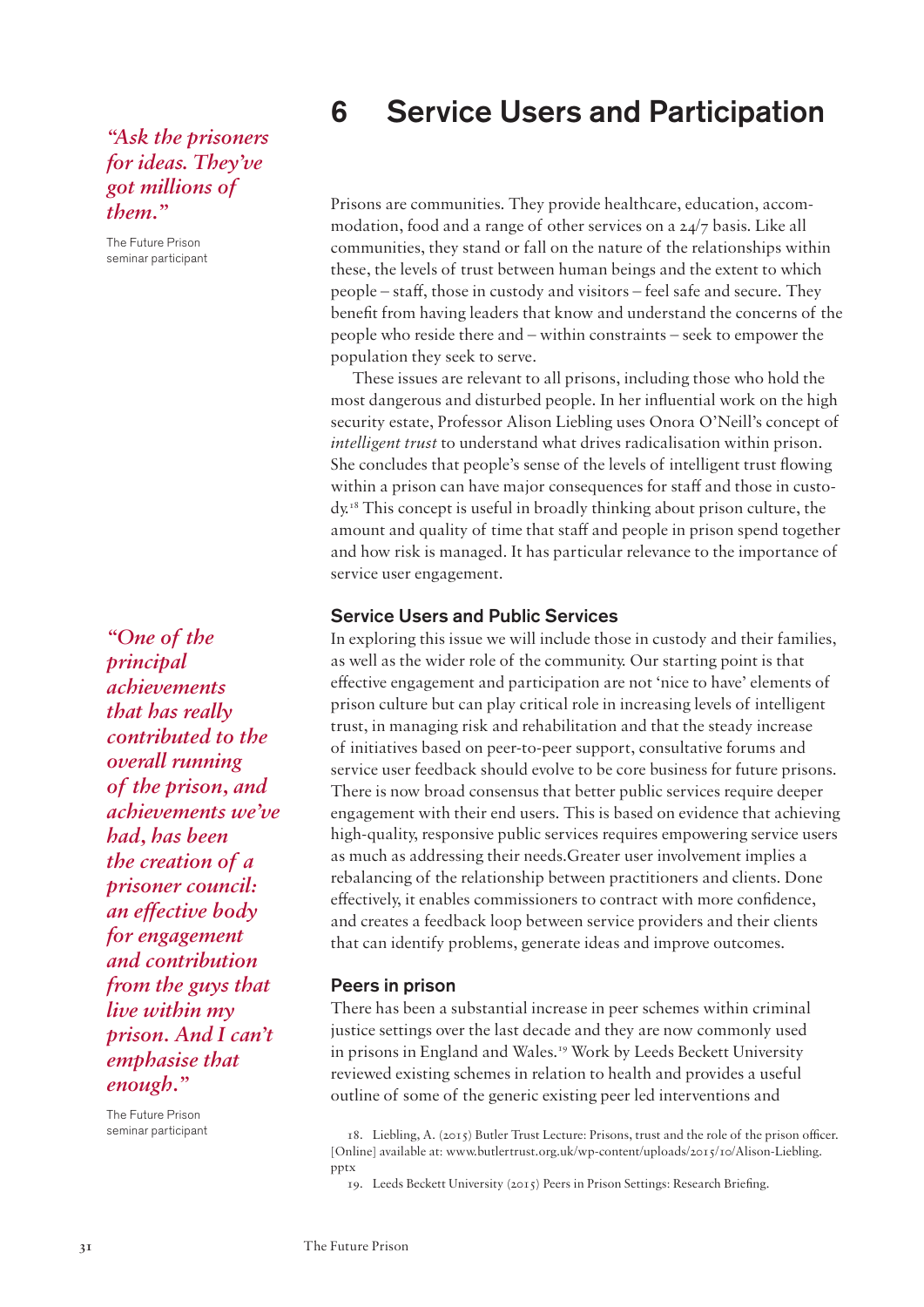includes:

- **Peer education** Communication, education and skills development with the aim of increasing knowledge, awareness and/or supporting behaviour change.
- **Peer support** Support provided and received by people in custody. Prison peer support workers provide either social or emotional support or practical assistance to others on a one-toone basis or through informal social networks.
- **Listeners** A suicide prevention scheme, where those in custody provide confidential emotional support to others who are experiencing distress. Listeners are selected, trained and supported by the Samaritans and the scheme operates across most prisons in England and Wales.
- **Insiders** Volunteer peer support workers who provide reassurance, information and practical assistance to new arrivals to prison.
- **Peer mentoring Prison peer mentoring involves those in custody** or how have experienced prison working one-to-one with others to develop supportive relationships and act as role models.
- **Health trainers** Prison health trainers work with others in custody around healthy lifestyles and mental health issues.
- **Peer advisors** Peer advisors provide housing and/or welfare benefits advice to others, particularly new arrivals and those planning for resettlement.
- **Others** Peer training (violence reduction); Peer outreach (harm reduction); Peer counsellors (substance misuse); Peer observers (suicide prevention).

In addition, many prisons include a prisoner council or forum, which focuses on creating a structure for feeding back issues to management. The evidence base on these kinds of interventions is growing but there remains a need for more hard headed and independent research that matches that done by those – including many involved in this project – who advocate its use. This needs to be able to distinguish specifically what works to support rehabilitation, as well as what benefits prisons and makes life in custody better, easier and safer for all. The work that has been done frequently comes to similar conclusions; that peer schemes – while not without risks – can bring institutional and individual benefits including:

- Increased confidence and feelings of responsibility and empowerment
- Signalling that those people in custody are valued within prison culture
- The visibility of ambassadors and role models
- Additional capacity
- A way of identifying issues that staff and management may  $miss<sup>20</sup>$

20. Fletcher, D. and Batty, E. (2012) Offender Peer Interventions: what do we know? Sheffield Hallam University.

*"We need a prison system that doesn't see prisoners as simply liabilities to be managed, but instead as potential assets to be harnessed…"*

Prime Minister, David Cameron, Party Conference speech, February 2016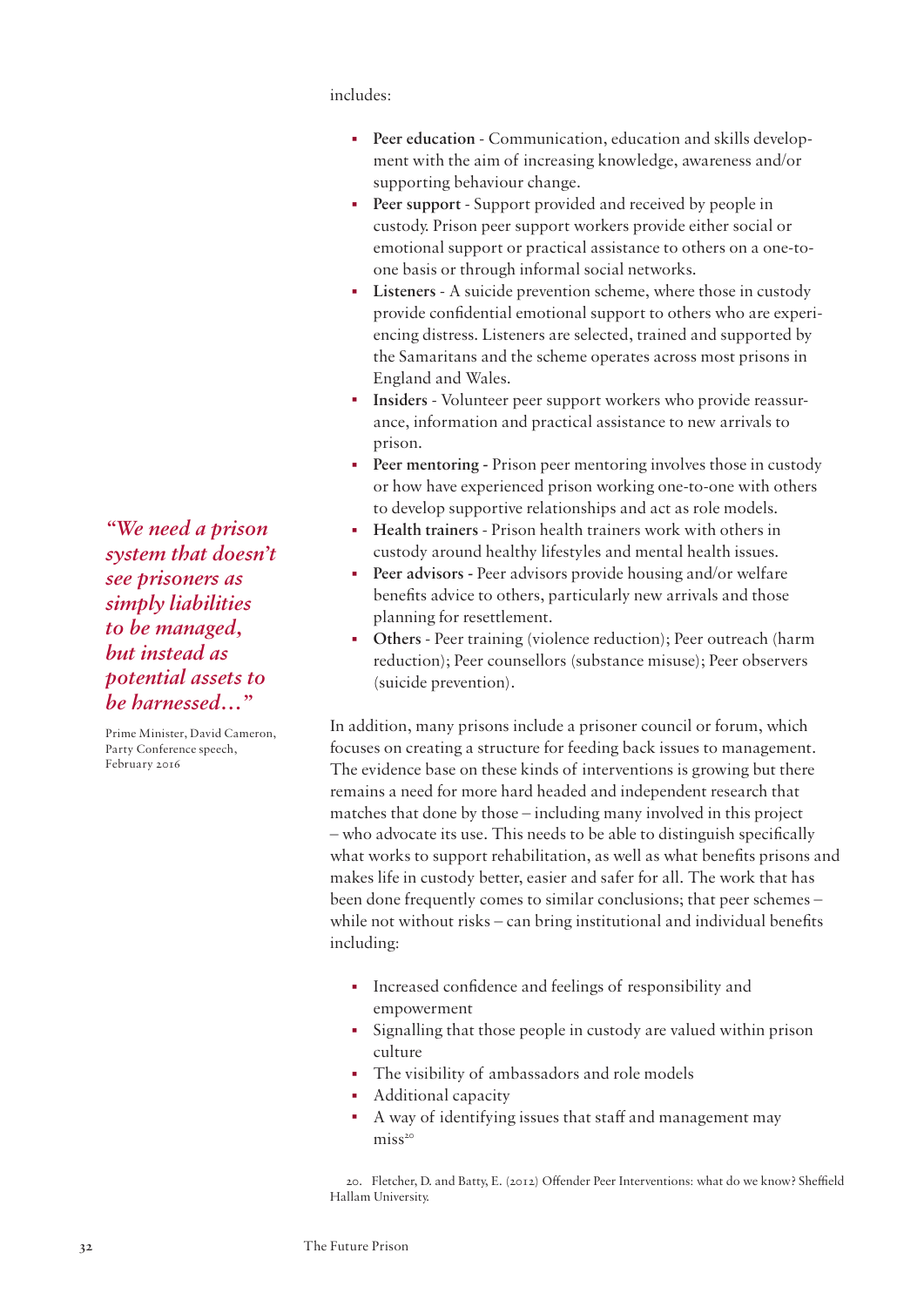In its review of peer support in young offender institutions published in early 2016, HM Inspectorate of Prison concluded that successful schemes were characterised by a number of key factors including: appropriate screening and selection processes, accredited training, clear role and job descriptions, risk assessments, staff or external organisation support and opportunities to feed back to management.21

While there are some excellent and embedded schemes – including Turning Pages, Listeners, User Voice and the St Giles Trust – there also seems to be some reliance on short term, poorly resourced programmes that are too dependent on external funding and/or a few people taking the lead. The Future Prison project's work in this area will be led by those who have direct experience of creating peer schemes and working with service users. We will look at the role of prison leaders and senior managers in driving wider buy in and mainstreaming service user engagement and our work will seek to address a number of key themes.

This work will focus on a number of core themes including:

- **The role of co-production** What are the benefits and challenges in involving service users and staff in designing and delivering strategy? The process of co-production should be both rehabilitative and bring progression as it implies a great deal of responsibility, decision making, listening and compromising, as well as skills development.
- **Skills and progression** How can schemes build on the skills, capacities and roles that service users have and how do these link to progression?
- **Resources and partners** The resources required to support a service user strategy and the peer engagement beneath it.
- **Evaluation and impact** How can the design and delivery of peer schemes provide the data needed to assess their impact alongside qualitative work?

We will consider the role of external contractors, how agencies providing different schemes can work together as well as prisoner, staff and establishment ownership. Alongside this the pay and incentives issues will be critical.

The project will also look to examples of effective family engagement with similar questions raised about the process involved, the potential impact this can have and the way this may be managed and measured.

Finally, throughout the project, we will – through our fieldwork and communications – work to identify and engage the broader stakeholders who could play a greater role in supporting and sustaining rehabilitation. This will include:

- Employers and business
- Police
- Social Services

21. HMIP (2016) Life in Prison: Peer support. A findings paper by HM Inspectorate of Prisons.

*"There is one prison that does pretty much everything that we are talking about: it's autonomous, it's run by a not-for-profit organisation, the governor there has huge discretion, the staff are well trained and it gets very good outcomes: the Military Corrective Training Centre."*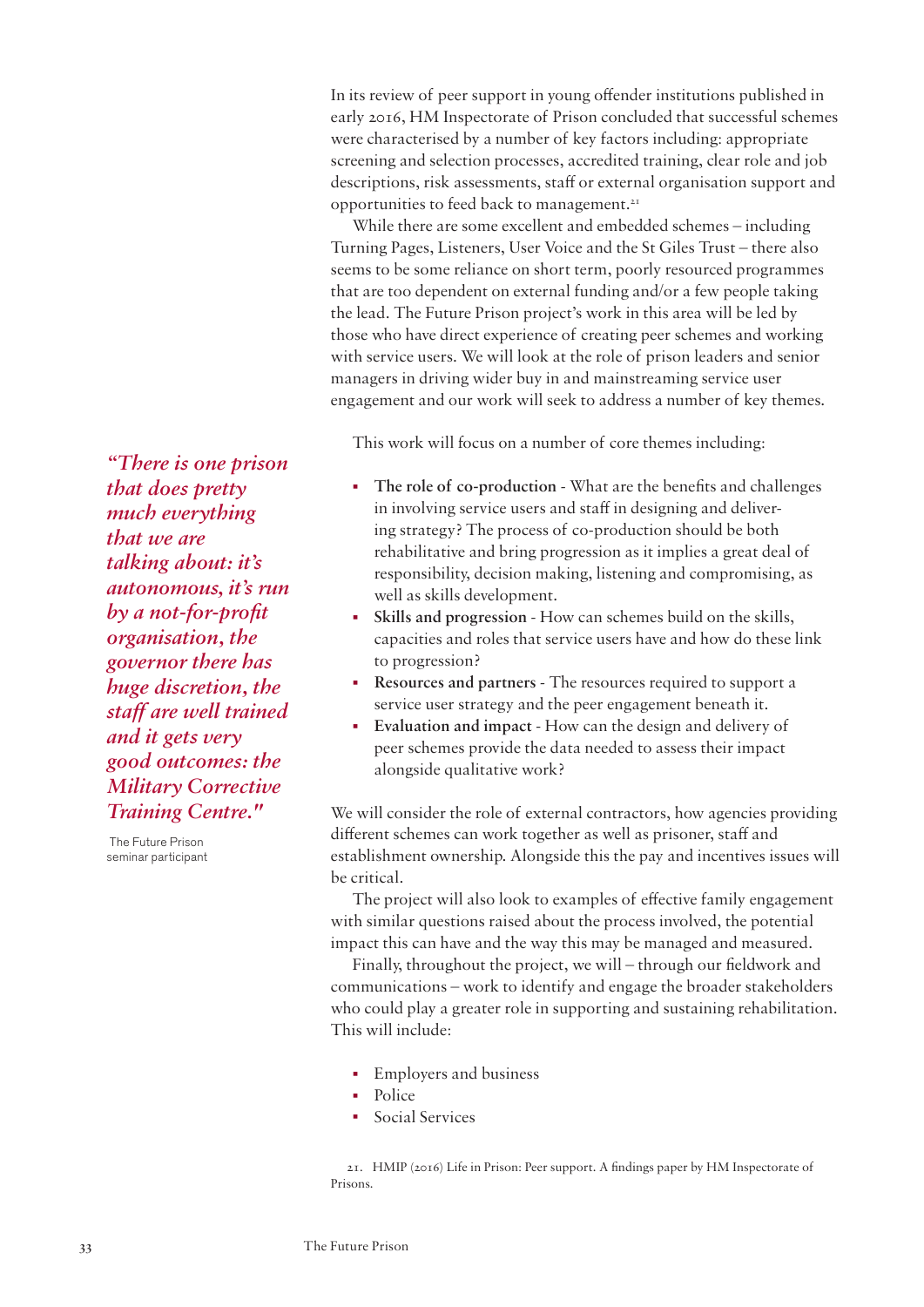- NPS and CRCs
- Housing
- Substance misuse services
	- Community and voluntary sector
- Benefits/job centre
- Local authority
- Civic leaders
- Courts/magistrates
- Local people

#### Some questions: service user engagement

- **•** What level of engagement with peers exists and what benefits and challenges does this bring?
- **•** Are there models of service user engagement in other sectors that we can draw upon?
- **•** How do we effectively engage families and what kinds of approaches work?
- **•** What implications does service user engagement have for training for both staff and those in custody?
- **•** How do you get staff buy in and what role should prison leaders play?
- **•** What are the risks involved in service engagement?
- **•** How does service user engagement contribute to strengthening rehabilitation, reducing risk and changing prison culture?
- **•** How does peer work link to qualifications employability and employment on release?
- **•** What incentives should there be in place for prison leaders, staff and service users?
- **•** What kinds of partners can support this work and how do different models in one establishment knit together?
- **•** How can the design and delivery of peer schemes and service user engagement be structured around providing better evidence of outcomes?
- **•** What is the role of co design in developing peer schemes and who should be involved?

*"If you're in the business of equipping people to lead a different life, to return to the community with a different outlook and new ambitions about what they want to achieve, you need to get into thinking about things like self-belief, like ambition, a word like hope, and also a sense that you own your own future and that you own your own personal development."*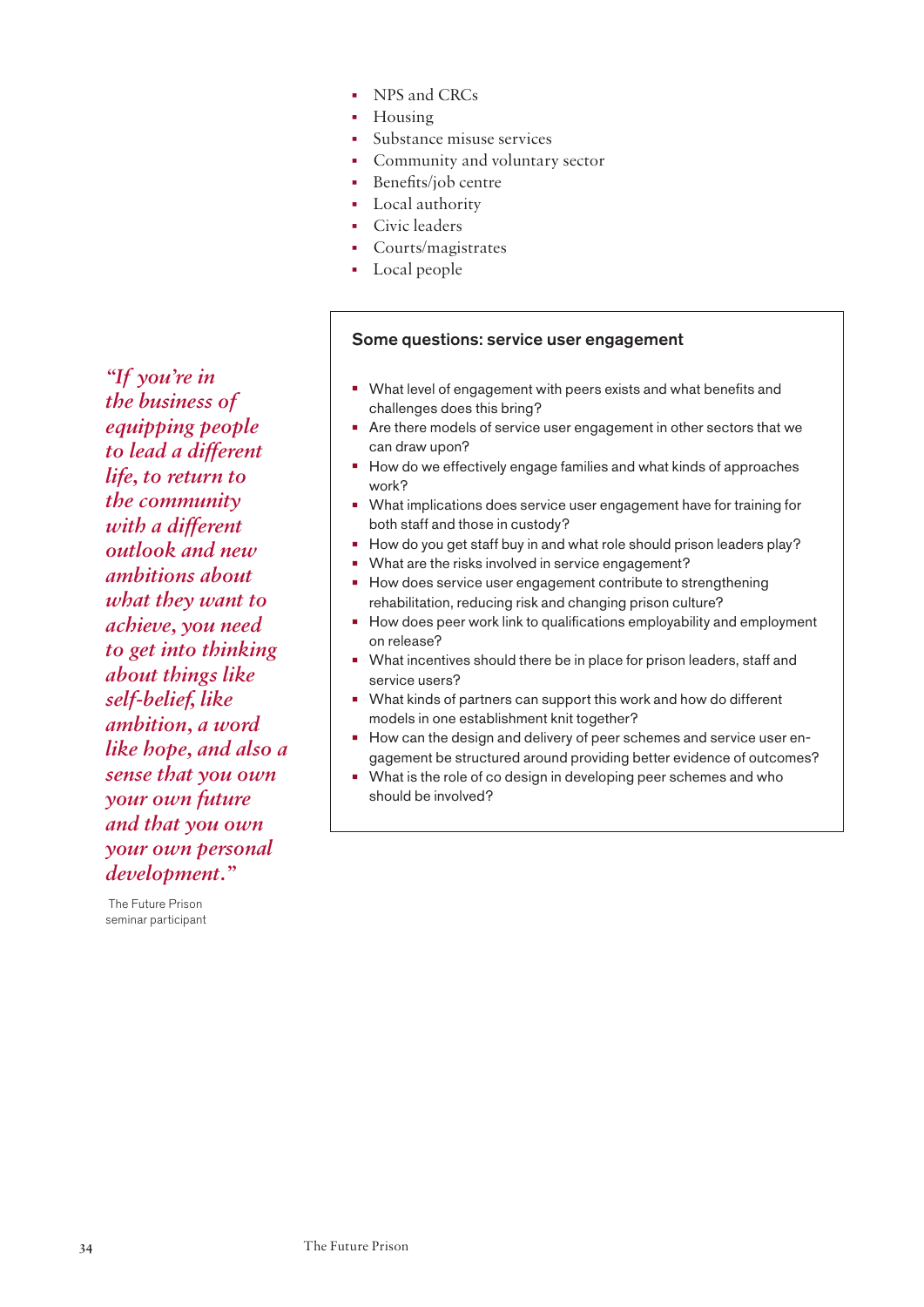# 7 Cross Cutting Themes and Next **Steps**

*"Let's not allow what statisticians call the rule of one to thwart the good of the many. Let's not allow the single lurid example to stymie the good work that so many others are doing. Prison reform becomes not just a case of society giving those who work in prisons greater freedom, respect, and esteem, it's society recognising that the reformation of our prisons and the redemption of those who work within them, is a shared national endeavour."*

 The Future Prison seminar participant

The themes set out here overlap and all will be explored in the context of greater autonomy and the current challenges and opportunities the reform agenda faces. These cross-cutting themes include: the role that language and communications can play in reframing the debate about prisons; the ethics that should underpin future prison reform work; the kinds of financial models and evidence needed to drive change and investment (including invest to save and philanthropic involvement) and whether there is a need for a new 'centre of excellence' to drive change, incubate new approaches and facilitate workforce development.

Our timetable and focus means some of this is likely to raise further questions and propose further work. However, we do aim to explore in some detail the potential for not for profit models of prison.This is driven in part by a desire to move away from the private *vs* public debate about provision but also by the belief that there are potential new models of delivery that sit outside these boundaries.

Our starting point is that prison leaders should not only be able to make more decisions about how they spend their budgets but should also be able to develop models that attract long-term partnerships and wider investment, developing enterprises that both support rehabilitation and enable local reinvestment.

The experience of the Transitions work done by the RSA has shown that such approaches can generate significant local support, engagement and even investment. They can however be stymied by current operating models, procurement regulations and short governor tenure. For us, this is also a way of emphasising that prison employment should not be used – as it sometimes is in the UK and has been at scale in the US – as an opportunity for cheap labour without a central focus on rehabilitation.

We believe that the process of piloting reform prisons will throw up a range of potential opportunities, including different governance and delivery models that interact with other public services and their communities in a more integrated way.

This could take different forms – including for example, 'academytype' approaches, the kind of rehabilitation hubs advocated by the Transitions work or models such as Diagrama pioneered in Spain.

#### Diagrama

A not-for-profit organisation, opened its first re-education centre in Spain 23 years ago. Now running 38 centres, it is responsible for most of the Spanish youth custody system, with impressive outcomes. Judges are fully involved in the rehabilitation process; frontline staff go into the class with the young people and are fully involved with their activities, building relationships with them. A system of phased release encourages family involvement and played a critical role in rehabilitation.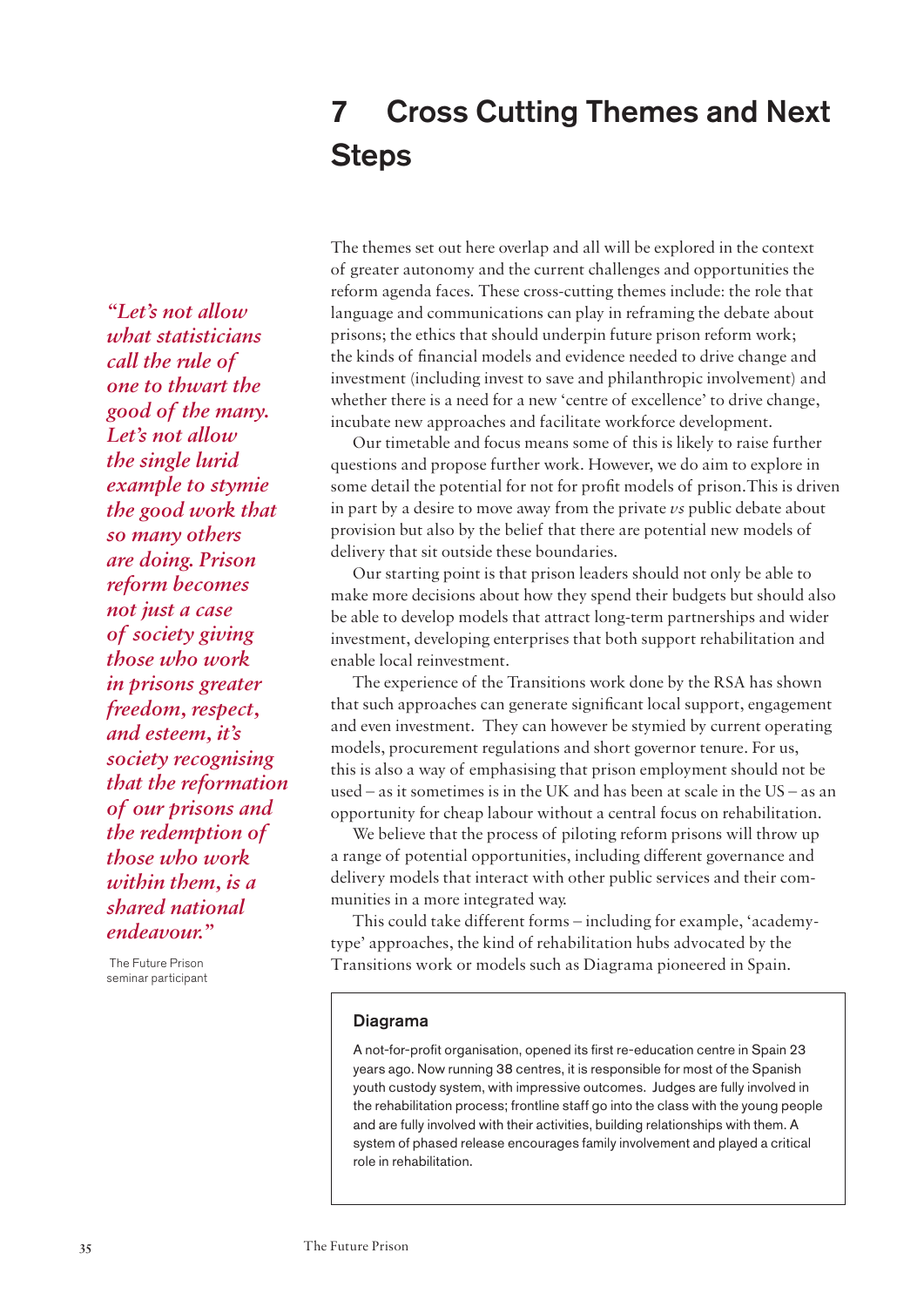Such an approach is not without controversy and would require clear national standards and oversight, particularly in relation to staff and prisoner safety and welfare. But we believe that there is widespread agreement that our prison system, and its wider link to communities, is based on models that have not fully adapted to exploit the tools and evidence we now have to meet the needs of the 21st century.

This project was launched at a seminar in January and this paper tries to reflect the discussion that took place. We are very grateful to all those involved; not least to Michael Gove, the Secretary of State for Justice. Virtually nothing about prisons is uncontroversial and it will take some courage and resilience to sustain the sense of optimism that has infiltrated some of those concerned with prison reform.

Between April and mid summer the project will be undertaking fieldwork, research and seminars with a view to producing a draft document for further input before publication at the end of the year. The core themes here will provide the focus of our work with a central emphasis on what kinds of leadership, autonomy we need and whether devolved models can add value (methods and structure overview below).

However, in the weeks before this paper was published, there were some stark reminders of the current pressures facing the prison service and all those who live and work within it. This included threats of strike action, a high profile attack on a prison officer at HMP Wormwood Scrubs and a BBC investigation that found that the number of illegal items – including new psychoactive substances – being smuggled into prisons has risen.

The risk is that these pressures give credence to the argument that the service is not in the right state for the reform agenda set out by the Secretary of State. Again, to stress, these issues cannot be wished away. There is little doubt that the reduction in funding and subsequent cuts in staff have made it harder for governors and officers to develop the relationships with those in their care that are needed. The evidence of the impact of NPS in custody is undeniable and tragic. It seems clear that new arrangements with CRCs have not yielded the transformations promised, particularly in relation to through the gate services. However, this is not a zero sum game. For a number of reasons, the prison service has not managed to make the significant reduction in reoffending that we all aspire to. Not least of these is that we have been asking prisons to achieve something without the broader support, collaboration and consistent political vision needed to succeed. We have put prison leaders in a position where they are unable to make the decisions they need to and we have deskilled many staff rather than ask what a rehabilitative workforce and a rehabilitative prison might look like.

Creating prisons that are able to support rehabilitation will not just benefit those who end up on the wrong side of the law, and bars; it will also reduce crime, the number of victims and the impact on wider communities. Rehabilitation is not something that can be done to people and prison reform cannot be done by ministers or prison leaders alone. It requires a collaborative approach that gives voice to the staff and service users who live and work in prisons, a measure of idealism and ambition, coupled with knowledge that transformative change will years to achieve. We hope that this project will make a contribution to this important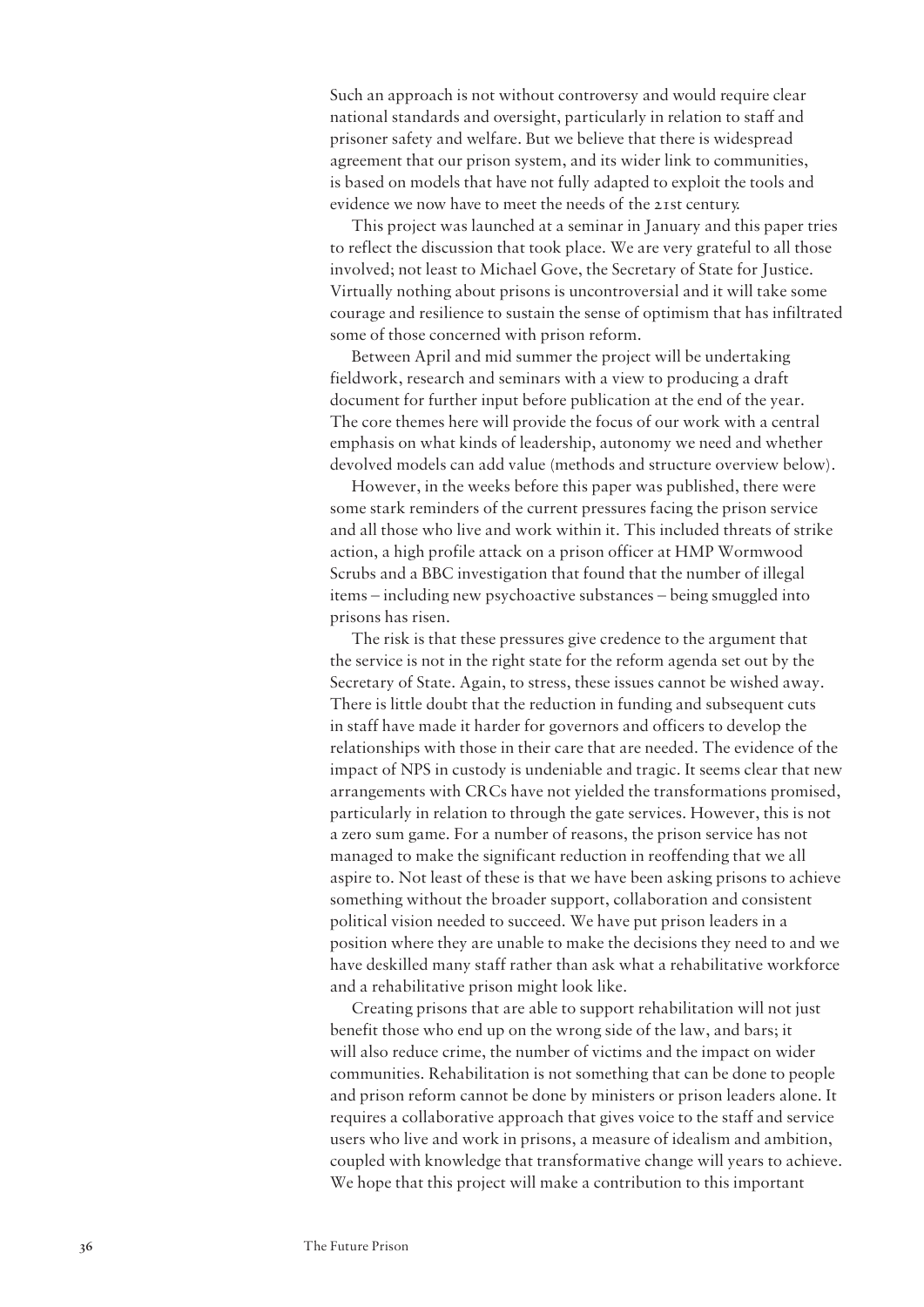agenda and that individuals and organisations will engage with us and some of the wider questions that we have just touched upon here.